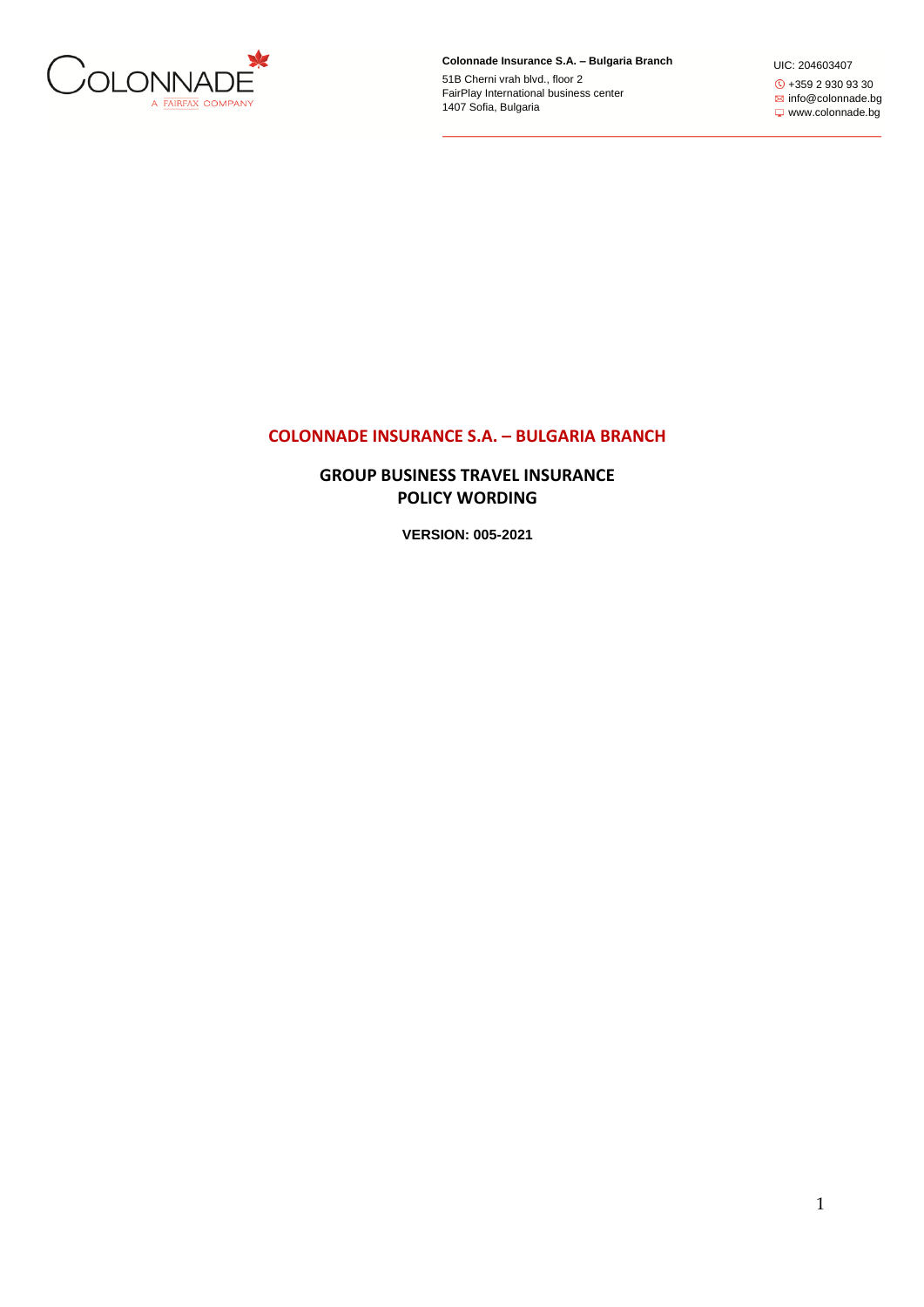

UIC: 204603407 +359 2 930 93 30 **info@colonnade.bg** www.colonnade.bg

# *Table of Contents*

|                                                  | Page |
|--------------------------------------------------|------|
| <b>I. GENEAL TERMS VALID FOR ALL COVERS</b>      | 3    |
| <b>General Policy Conditions</b>                 | 3    |
| <b>General Claims Provisions</b>                 | 5    |
| <b>General Policy Exclusions</b>                 | 5    |
| <b>Operative Time Of Cover</b>                   | 6    |
| <b>Personal Data Protection</b>                  | 6    |
| <b>Disputes and Complaints</b>                   | 8    |
| <b>Sanction Limitations and Exclusion Clause</b> | 8    |
| <b>II. INSURANCE COVERS</b>                      | 9    |
| <b>Section A - Personal Accident</b>             | 9    |
| <b>Conditions applicable to Section A</b>        | 9    |
| <b>Acidental Death</b>                           | 9    |
| <b>Permanent Disability due to Accident</b>      | 9    |
| <b>Section B - Travel</b>                        | 11   |
| <b>Medical and Emergency Travel Expenses</b>     | 11   |
| <b>Rescue Expenses</b>                           | 12   |
| <b>Assistance Services</b>                       | 12   |
| <b>Legal Expenses</b>                            | 14   |
| <b>Personal Liability</b>                        | 15   |
| <b>Personal Property</b>                         | 15   |
| <b>Money</b>                                     | 17   |
| <b>Cancellation, Curtailment and Delay</b>       | 17   |
| Hi-jack, Kidnap, Hostage                         | 19   |
| <b>Home Protection While Away</b>                | 19   |
| <b>III. General Policy Definitions</b>           | 21   |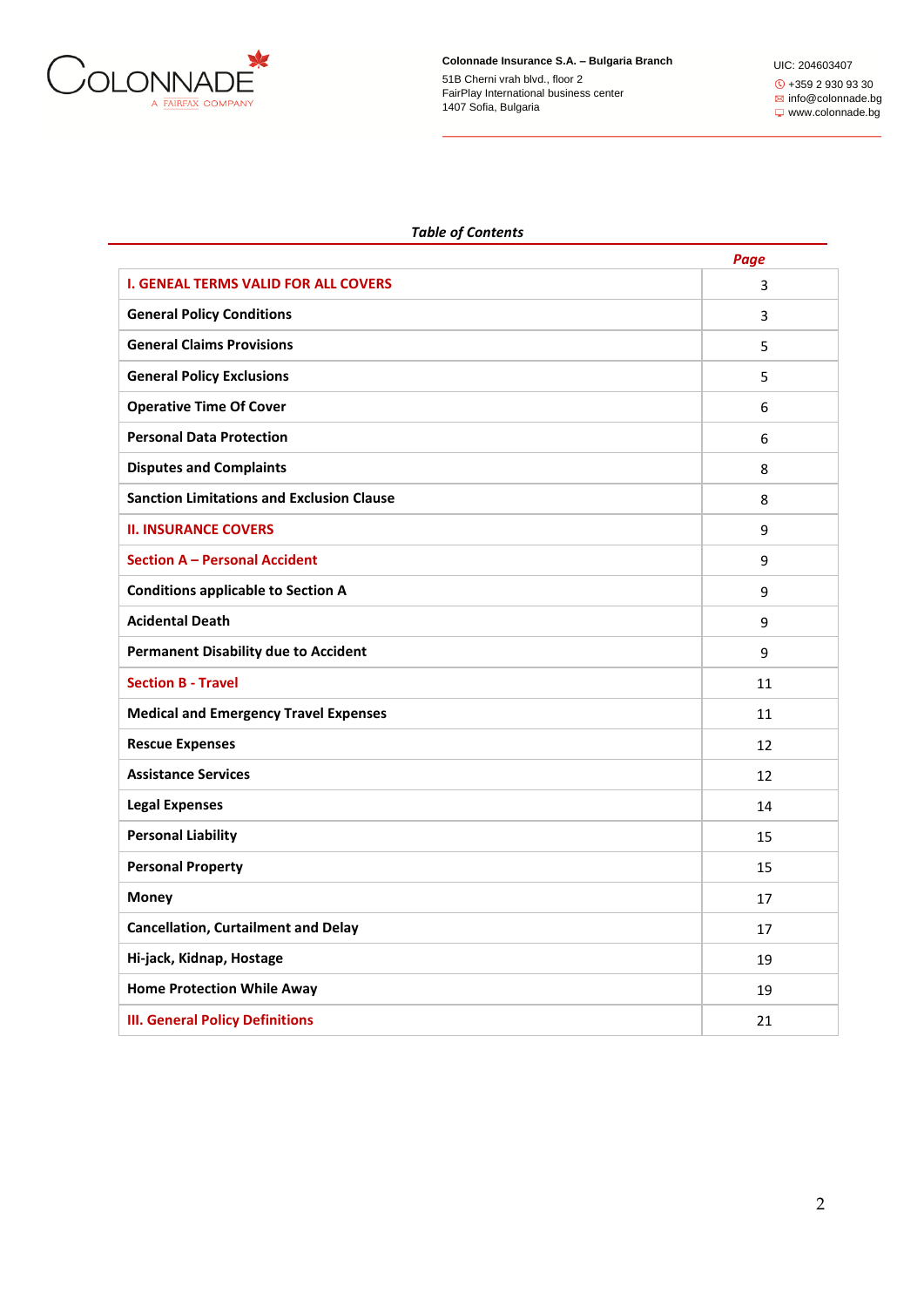

#### **I. GENEAL TERMS VALID FOR ALL COVERS**

### **1. General Policy Conditions**

### **1.1. Assignment**

Thе rights under this policy will not be assigned unless otherwise agreed by the *Insurer* in writing.

### **1.2.** *Change in Risk*

The *Policyholder* must tell the *Insurer* immediately of any significant changes its business activities during the *Period of Insurance,* including any acquisition, establishment or disposal of companies or operations. The policy will cover such changes only with the prior written consent of the *Insurer.*

# **1.3. Cancellation of Cover**

1.3.1. The *Insurer* and the *Policyholder* can cancel this Policy by giving written notice 30 days before the end of the *Period of Insurance*.

1.3.2. If the cancellation happens, the premium for the period up to the date when the cancellation takes effect will be calculated and any unearned portion of the premium paid will be returned. If the *Policyholder* cancels this policy the premium paid will be returned subject to a minimum retention of 25% of the annual premium or retaining a pro-rata premium, whichever the greater, provided no claim has been paid or is payable and no *Accident* has occurred which could give rise to a claim under this policy.

1.3.3. An *Insured Person* cannot cancel this policy.

#### **1.4. Failure to comply with policy conditions**

Where the *Policyholder* or an *Insured Person* does not comply with any obligation to act in a certain way specified in this policy, payment of the *Policyholder* or an *Insured Person's* recovery under any claim may be affected.

#### **1.5. Fraud**

2.5.1. If any claim under this *Policy* is in any respect fraudulent, all benefits payable will be declined by the *Insurer*  and the person performing fraudulent act will be given up to the competent authorities to assume responsibility for his or her actions, as per the Bulgarian legislation.

Fraudulent is any action or inaction that misleads or supports existing aberration with representatives or employees of the Insurer regarding the insurance event, the size of the payable benefit or regarding other circumstances that are important for the right to receive insurance benefit.

2.5.2. If there is any doubt regarding the right of the *Insured person* or the *Beneficiary* to receive the benefit, the *Insurer* has the right to delay a claim payment until he receives evidences that prove the opposite. If there are legal proceedings against the *Insured Person* or *Beneficiary* regarding the insurance event, the *Insurer* has the right to delay claim payment until the legal proceedings are over.

# *1.6. Information provision*

Within 14 days after the end of *Period of Insurance* (or earlier if requested by the *Insurer*) the *Policyholder* shall furnish the *Insurer* with the total number of travel days by occupational categories specified in the *Schedule*.

# **1.7. Law and Jurisdiction**

2.7.1. This policy, together with all appendices and endorsements, is a contract of insurance between the *Policyholder* and the *Insurer*.

2.7.2. It will be governed by the laws of Bulgaria and the arguments between the parties, which could not be settled by negotiations, should be referred to the competent Bulgarian court at the seat of the Insurer. Each interpretation of this *Policy,* related to its contents, validity or effect should be made in accordance with the laws of Bulgaria.

# **1.8. Notifications**

Each of *Insured's/Policyholder's* notifications relating to the insurance must be sent to *Insur*er's address and/or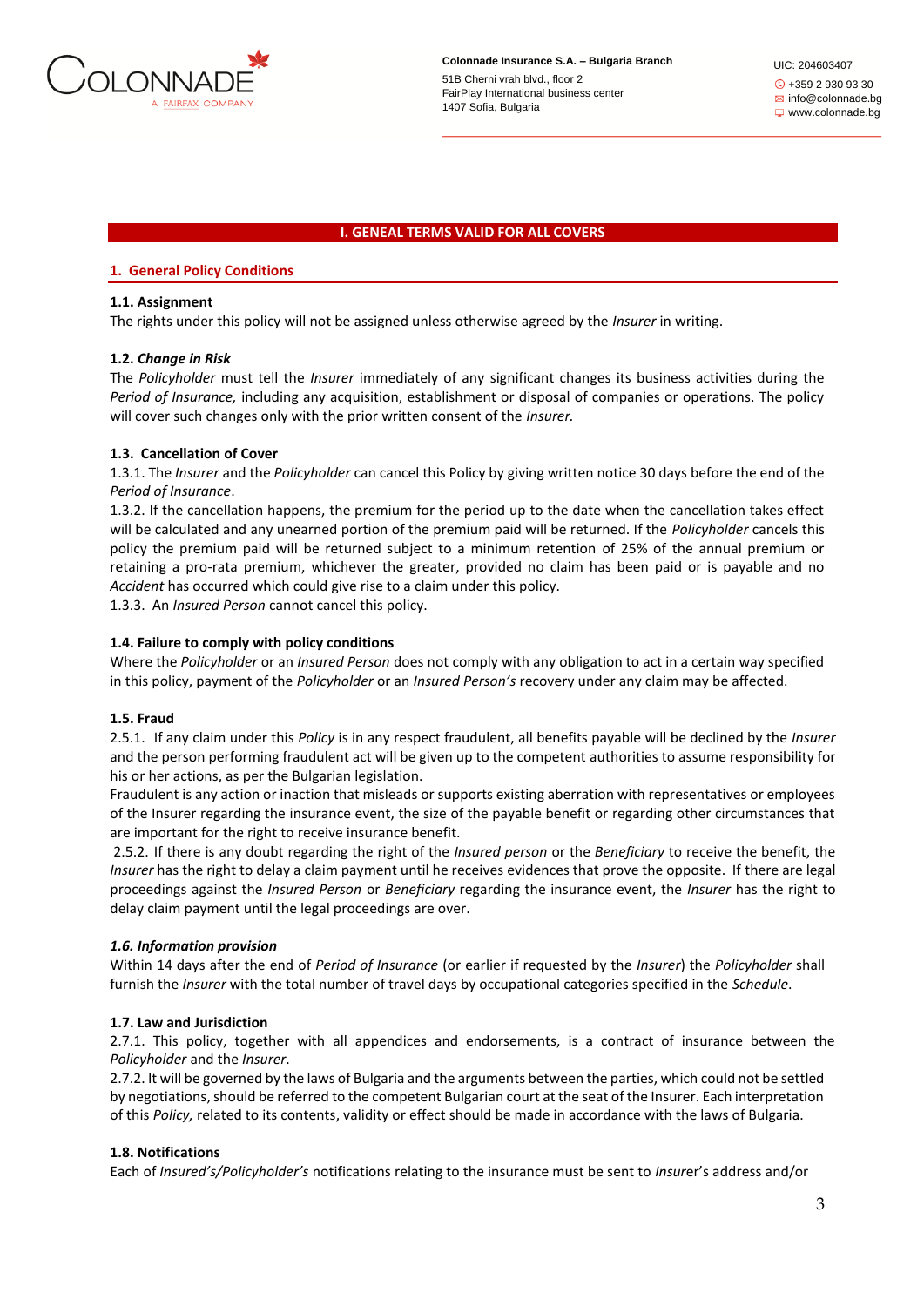

e-mail indicated in the policy. Each of Insurer's notifications to the *Insured/Policyholder* will be sent to the Insured's/Policyholder's address indicated in the policy.

At conclusion of the insurance policy, the *Insured/Policyholder* declares an e-mail address to which the latter will receive notifications, including notifications for amendments of the terms and conditions of the policy, concerning the amount of insurance premium and other matters. The Insured/Policyholder shall be obliged to promptly inform the Insurer in writing in case of a change in address and/or e-mail address indicated in the policy and provide the Insurer with his new address/e-mail. Until receipt of notice of change of Insured's/Policyholder's address/e-mail from the Insurer, relevant notifications will be sent to the address/e-mail indicated in the policy and those shall be considered delivered and received by the Insured/Policyholder with all legal consequences stipulated by law or the policy.

# *1.9. Other Insurances*

If at the time of a claim there is another insurance policy in the *Policyholder's* name which covers the *Policyholder*  or the *Insured Person* for the same expense or loss, the *Insurer* will only pay a proportion of the claim, determined in proportion to the cover provided by each of the policies, except for the covers in Section A, which are payable in full.

# *1.10. Payments*

All payments under this policy will be effected in EUR or in BGN at the EUR exchange rate set and published by the Bulgarian National Bank on the date of payment, or in any other currency as may be agreed or as appropriate.

# *1.11. Premium Payment*

2.11.1. The insurance premium is defined in accordance with the Insurer's tariff. The insurance premium or the first installment of the premium must be paid by the Policyholder to the Insurer within 30 days as of the effective date of the insurance contract, unless agreed otherwise. If the insurance premium or the first installment of the premium is not paid within 30 days as of the effective date of the insurance contract or as agreed, it shall be deemed that as of the date of its conclusion the insurance contract has not created any legal consequences for the parties. Exclusive of the hypothesis of delayed payment of the insurance premium or the first installment of the premium, in case of non-payment of any due consecutive installment within the agreed deadline, the insurance contract may be terminated unilaterally by the Insurer after 15 days from premium due date or the installment due date. The termination of the insurance contract becomes effective as of the expiry of a 15 days term as of the day of receiving the notification from the Insurer for termination because of failure to pay in the due term. In this case, the Policyholder shall be obligated to pay the insurance premium up to the date of termination of the insurance contract by the Insurer. The amount of the due insurance premium as per the previous sentence shall be determined pro rata to the period between the effective date of the insurance contract and the date of termination.

2.11.2. Premium under this Policy (Premium shown on the *Schedule* plus *Premium adjustment*) shall not be less than 200 EUR or one third of the total Premium shown on the *Schedule*, whichever the greater, irrespective of any change in the number of travel days or in the number of the *Insured Persons*.

Insurance premium is taxed with 2% tax on insurance premium, as per the Law For Tax on Insurance Premiums. The sum of the tax is shown in the Insurance Policy and is due by the *Policyholder*. The tax is payable together with the insurance premium no later than the *Premium Due Date* shown in the *Schedule*.

# *1.12. Premium adjustment*

The Premium adjustment is calculated on the basis of the difference between the estimated number of travel days (upon which Premium shown on the *Schedule* was calculated) and the actual number of travel days (as provided by the *Policyholder*) multiplied by the premium for 1 travel day by occupational categories shown on the *Schedule*. The *Insurer* shall waive the Premium adjustment if it is less than EUR 100 and less than 10% of the Premium Section B shown on the *Schedule*. If not, the Premium adjustment shall be due and payable to the *Insurer* or *Policyholder within* 14 days after the end of *Period of Insurance.*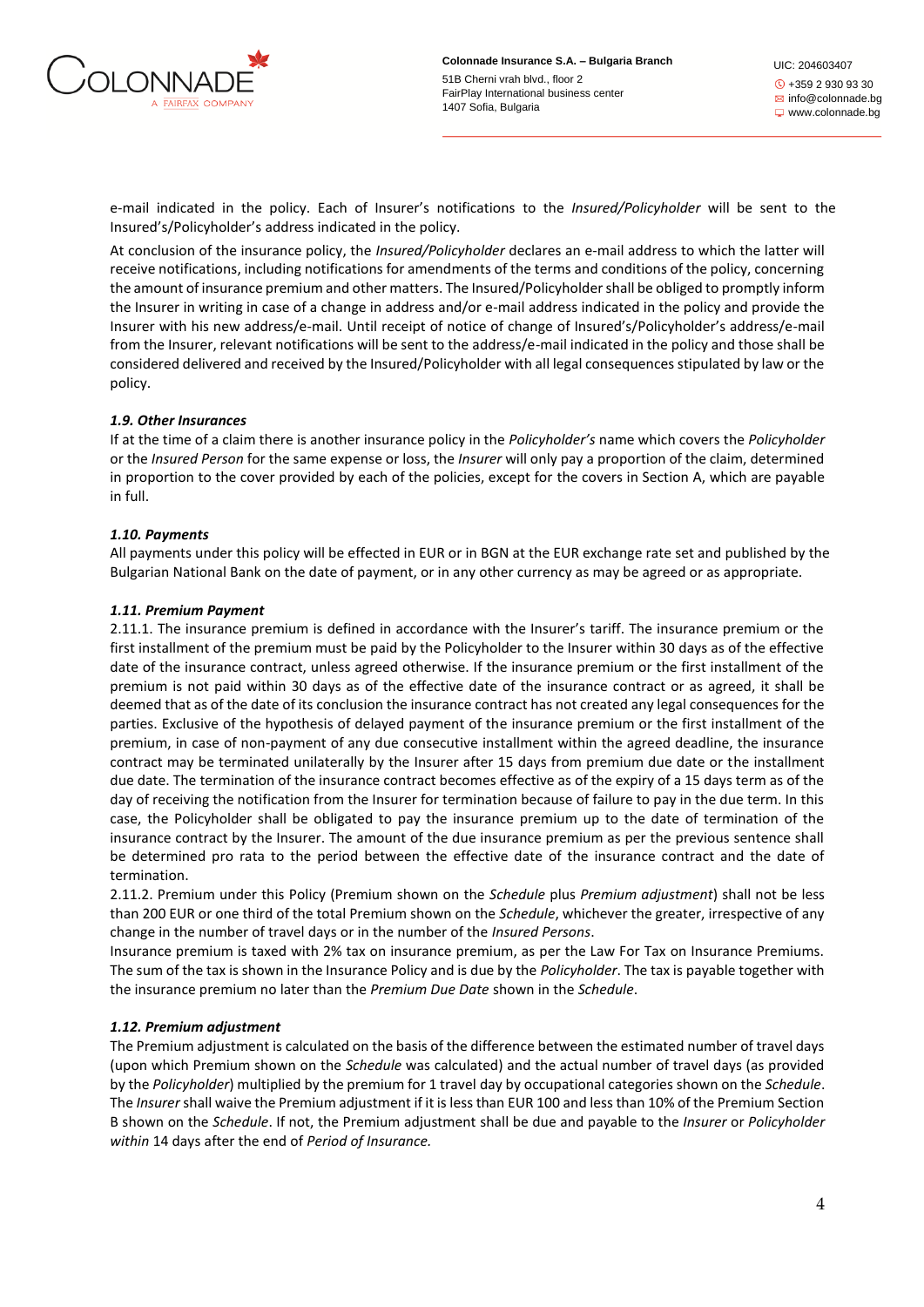

### *1.13. Reasonable Care*

The *Policyholder* and each *Insured Person* must take all reasonable steps to avoid and/or minimise any loss or damage and must also make every reasonable effort to recover any property covered by this policy which has been lost or stolen.

### **2. General Claims Provisions**

### *2.1.* **Claims Evidence**

2.1.1. The *Policyholder, Insured Person* or *Beneficiary* must provide at its or his or her own expense any evidence (including post-mortem examinations) in support of a claim. The evidence shall be in such form and of such nature as the *Insurer* may prescribe and may include the following documents, but not only:

- the *Insurer's* Claim form,
- the medical report describing the nature and extent of all injuries or sicknesses, and providing a precise diagnosis;
- in case of medical expenses claim all invoices and receipts, which will permit the *Insurer* to determine the total amount of medical and other expenses incurred by the *Insured Person*;
- in the case of death an official death certificates (or certified copy), and legal documents establishing the identity of any and all *Beneficiaries*;
- police reports, or any other authority reports, if available;

2.1.2. *Insurer* (as per art. 105/ (5) from Bulgarian Insurance Code), can request and receive from the claiming person other documents or materials (besides the ones described above) that are related to the insurance event and are necessary for the accurate determination of the benefits payable for the claim.

### **2.2. Claims Notification**

The *Policyholder, Insured Person* or *Beneficiary* must inform the *Insurer* in writing as soon as possible of any potential claim but in any case within 30 days of such occurrence. Notice of death must be given forthwith. If the *Insurer* is not informed in time regarding any insurance event connected with a risk covered by the Policy, the *Insurer* can decline claim payment or can decrease the size of the benefit payable if the delay has exercised influence upon the size of the damages.

#### *2.3. Medical examination*

The *Insurer* may request an *Insured Person* to undergo medical examinations in connection with any claim at the *Insurer's* expense.

#### **3. General Policy Exclusions**

**3.1.** The *Insurer* will not pay any claim which is directly or indirectly caused by or contributed to or arising from:

3.1.1. Ionising radiations or contamination by radioactivity from any nuclear fuel or from any waste from the combustion of nuclear fuel;

3.1.2. The radioactive, toxic, explosive or other hazardous properties of any explosive nuclear assembly or nuclear component;

3.1.3. The dispersal, application or the release of pathogenic or poisonous biological or chemical materials;

3.1.4*. War* (whether declared or not) and *Terrorism* unless agreed by the *Insurer* in writing;

4.1.5. Active participation in violent acts, strikes, riots, civil unrest, riots, public order disruptions and other similar activities.

3.1.6. Intentional self-injury, suicide or attempted suicide, criminal act or attempts to commit a criminal act;

3.1.7. Flying except whilst travelling as a commercial passenger on a *Scheduled Flight* or charter flight;

3.1.8. An *Accident* proved to have occurred due to the influence of alcohol and/or any drug or drugs not prescribed by a medical practitioner and/or where any prescribed drugs have been taken contrary to manufacturer's instructions;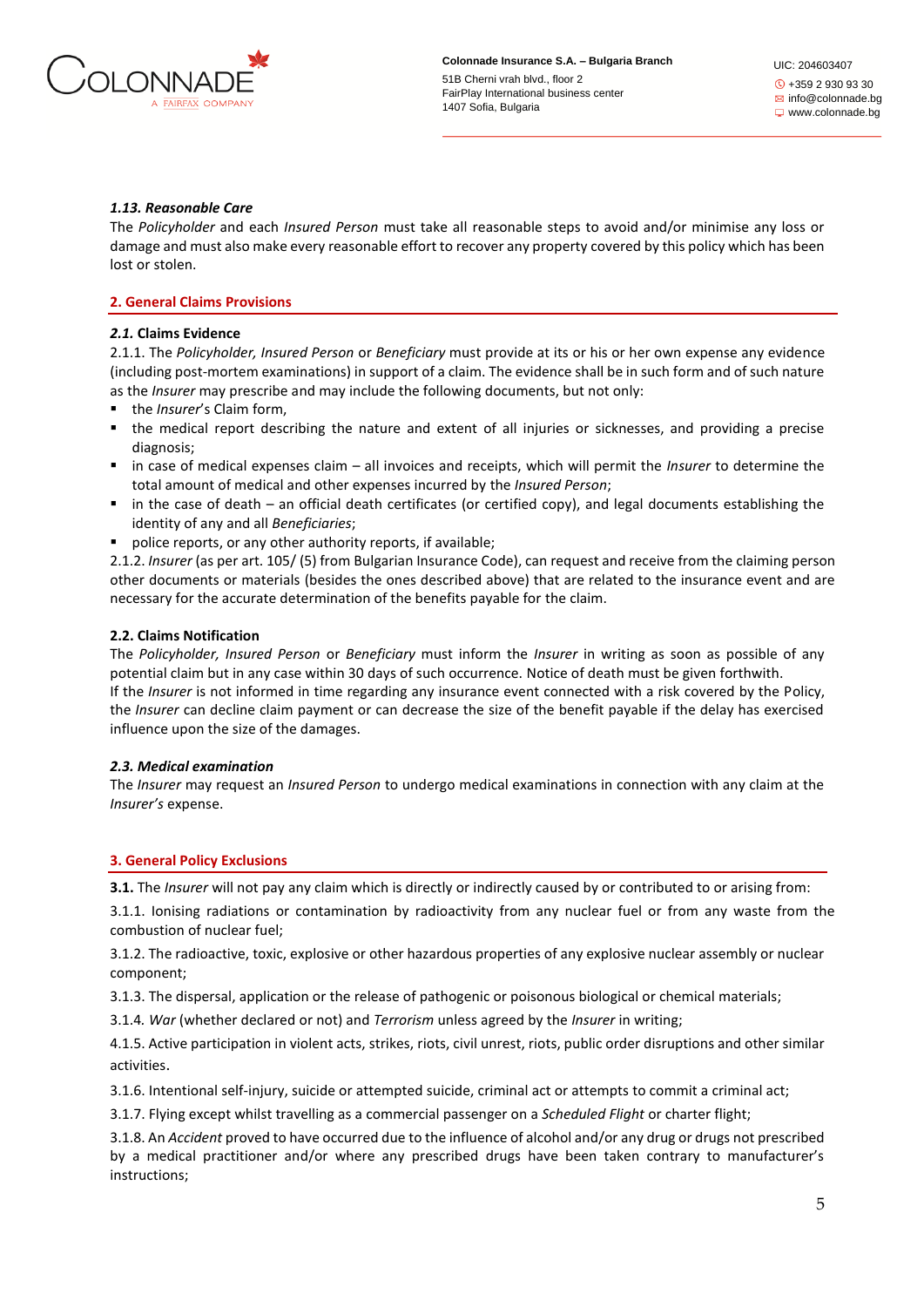

UIC: 204603407 +359 2 930 93 30  $\boxtimes$  info@colonnade.bg www.colonnade.bg

3.1.9. AIDS/HIV, or any sexually transmitted disease;

3.1.10. Active participation in any hazardous and extreme sport including, but not only limited to parachuting, hangliding, para-sailing, off-piste skiing, scuba diving, potholing and bungee jumping unless otherwise agreed by *Insurer* in writing;

3.1.11. Service or training in military, semi-military, police (security) bodies or organizations or the result of such actions, whether the event occurred during a leave or an Insured Person was wearing a uniform at the onset of the event. Upon further written consent, the Insurer may cover damages incurred as a result of such risks;

3.1.12. Any *Bodily Injury* or *Sickness* that existed prior to the *Period of Insurance*.

*3.1.13. B*odily injury, death and Disability that result or are due to:

a) Sickness (that is not due to Bodily injury), or

b) A naturally occurring or degenerative process.

3.1.14. Any intentional actions by an *Insured Person* or by intentional actions of a *Family member* of the *Insured Person*;

3.1.15. Embargo, confiscation, distrainment or demolition, by order of a government or government body;

3.1.16. Committing a crime or attempt to commit a crime by an *Insured Person* or by his / her *Family Members*.

# **4. Operative Time Of Cover**

# *OT1 - Business Travel Outside Bulgaria*

While an *Insured Person* is on a *Business Trip* outside Bulgaria cover starting from the time of leaving place of residence or place of work in Bulgaria whichever occurs last, until return to place of residence or place of work in Bulgaria whichever occurs first.

# *OT2 - Business Travel Outside Permanent Country of Residence*

While an *Insured Person* is on a *Business Trip* Outside *Permanent Country of Residence*, cover starting from the time of leaving place of residence or place of work in *Permanent Country of Residence*, whichever occurs last, until return to place of residence or place of work in *Permanent Country of Residence*, whichever occurs first.

# *OT3 - All Travel Outside Bulgaria*

While an *Insured Person* is on a *Trip* outside Bulgaria, cover starting from the time of leaving place of residence or place of work in Bulgaria whichever occurs last, until return to place of residence or place of work in Bulgaria, whichever occurs first.

# *OT4 - All Travel Outside Permanent Country of Residence*

While an *Insured Person* is on a *Trip* outside *Permanent Country of Residence*, cover starting from the time of leaving place of residence or place of work in *Permanent Country of Residence*, whichever occurs last, until return to place of residence or place of work in *Permanent Country of Residence*, whichever occurs first.

# **5. Personal Data Protection**

**5.1**. In consideration of the data subjects' right to information, the Insurer shall notify the users of the insurance services that:

**5.1.1.** The Insurer is a Personal Data Controller in accordance with the Regulation (EC) 2016/679 of the European Parliament and of the Council dated 27 April 2016 on the protection of individuals with regard to the processing of personal data and on the free movement of such data and the repeal of Directive 95/46 / EC, as data for the identification of the Insurer and its representative can be found on the website of the Commercial Register [\(www.brra.bg](http://www.brra.bg/)) and in the "Privacy Policy" of the Insurer published at [http://www.colonnade.bg;](http://www.colonnade.bg/)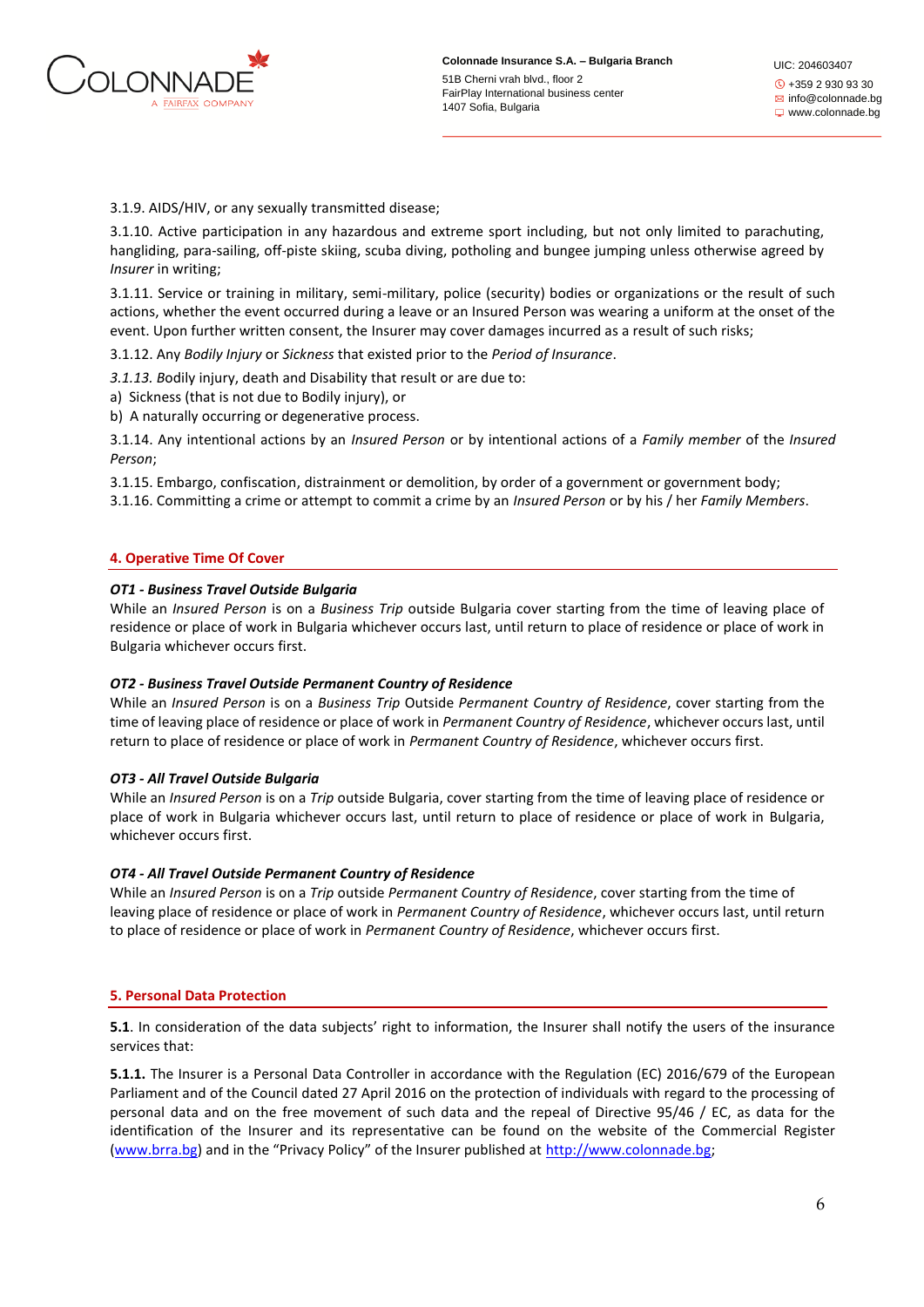

Personal data controller is also Colonnade Insurance S.A., which carries out operations in Bulgaria through its local branch (hereinafter referred to for the sake of brevity as Colonnade/Controller/Insurer).

**5.1.2.** The personal data provided by the Insured or the Policyholder shall be used by the Insurer for the purposes of: the conclusion and performance of insurance contracts and the fulfilment of legal rights and interests in relation to the contracts, and for marketing purposes also;

The legal basis and purpose of the processing of personal data is to take actions before the conclusion of the insurance contract, including the implementation of the legal obligation of the Insurer to assess the insurance risk and assess the customer needs (adequacy of the offered product).

Personal data can also be processed for the abidance by the legal obligations of the Controller, and the need for their processing always derives from legal basis (in relation to the insurance business, complaint handling, tax and accounting matters, statistical and actuarial duties and the protection of users), as well as for purposes arising from the legally based interests of the Controller (i.e., reduction of insurance risk through reinsurance, prevention of damage to the Controller through counterreaction to an insurance crime, assurance of the observance of international sanctions through analysis or protection against claims arising out of the Controller's activities, including all necessary actions for their provision).

Personal data may be disclosed to other subjects only in connection with the fulfillment of the aforementioned purposes and on the basis of a written agreement (including IT service providers, insurance intermediaries, experts, collectors of receivables) and other subjects in connection with a reasoned purpose of the Controller (including insurance companies, reinsurers, payment operators, companies providing direct services to the claimants).

For the purposes of execution of the concluded insurance contracts, the personal data shall be stored on a server owned by the Insurer in Bulgaria (the city of Sofia) and in Slovakia (the city of Košice) (as well as in others countries within the EU).

**5.1.3.** Subject to the legal ground, their personal data may be disclosed to the following categories of recipients: persons having the quality of "Processor of personal data" within the meaning of § 1, item 3 of the Personal Data Protection Act; persons and institutions legally storing data regarding their solvency and payment readiness; to third parties, institutions or organizations in cases where the disclosure is based on an express legal provision; to third parties for statistical purposes; to third parties, as agreed between the parties. Subject to a legal ground, their personal data may also be used for direct marketing purposes and made available to third parties in this regard.

**5.1.4.** The provision of their personal data is entirely free and voluntary. The refusal to provide them is grounds for the Insurer to refuse to enter into a contract or to take any other action if the lack of such data does not enable it to make the expected actions and to make an objective assessment of the risk of the transaction or otherwise endangers the fulfilment of its legitimate interests;

**5.1.5.** Each person who has provided his / her personal data has the right of access to them, as well as the right to request their correction, deletion or limitation of the processing according to the terms and conditions of the applicable Bulgarian legislation. The data subject has the right to request access to his or her personal data, request correction of the data, their deletion, to restrict their processing or to oppose to their processing and against the right to transfer the data, and to submit a complaint to the relevant data protection authorities (both in Bulgaria – the Commission for Personal Data Protection, with address: 2, Prof. Tsvetan Lazarov Blvd, Sofia, and in Luxembourg - National Commission of Data Protection, 1 avenue du Rock'n'Roll, L-4361, Esch-sur-Alzette) and has the right to withdraw its consent to the processing of personal data.

The rights of individuals are described in the "Privacy Policy" published at http://www.colonnade.bg

**5.1.6.** With the conclusion of this insurance, the Policyholder / the Insured person explicitly agrees that the personal data provided at the conclusion of the insurance (the insurance contract) will be processed in the manner and for the purposes stated in the "Privacy Policy", which is published at http://www.colonnade.bg, by performing of any operation or set of operations with the provided personal data or with the set of personal data including the data provided by the Policyholder / the Insured during the process of concluding the insurance contract by automatic or other means, which operations, at the discretion of the Insurer, consist of collecting, recording, organizing,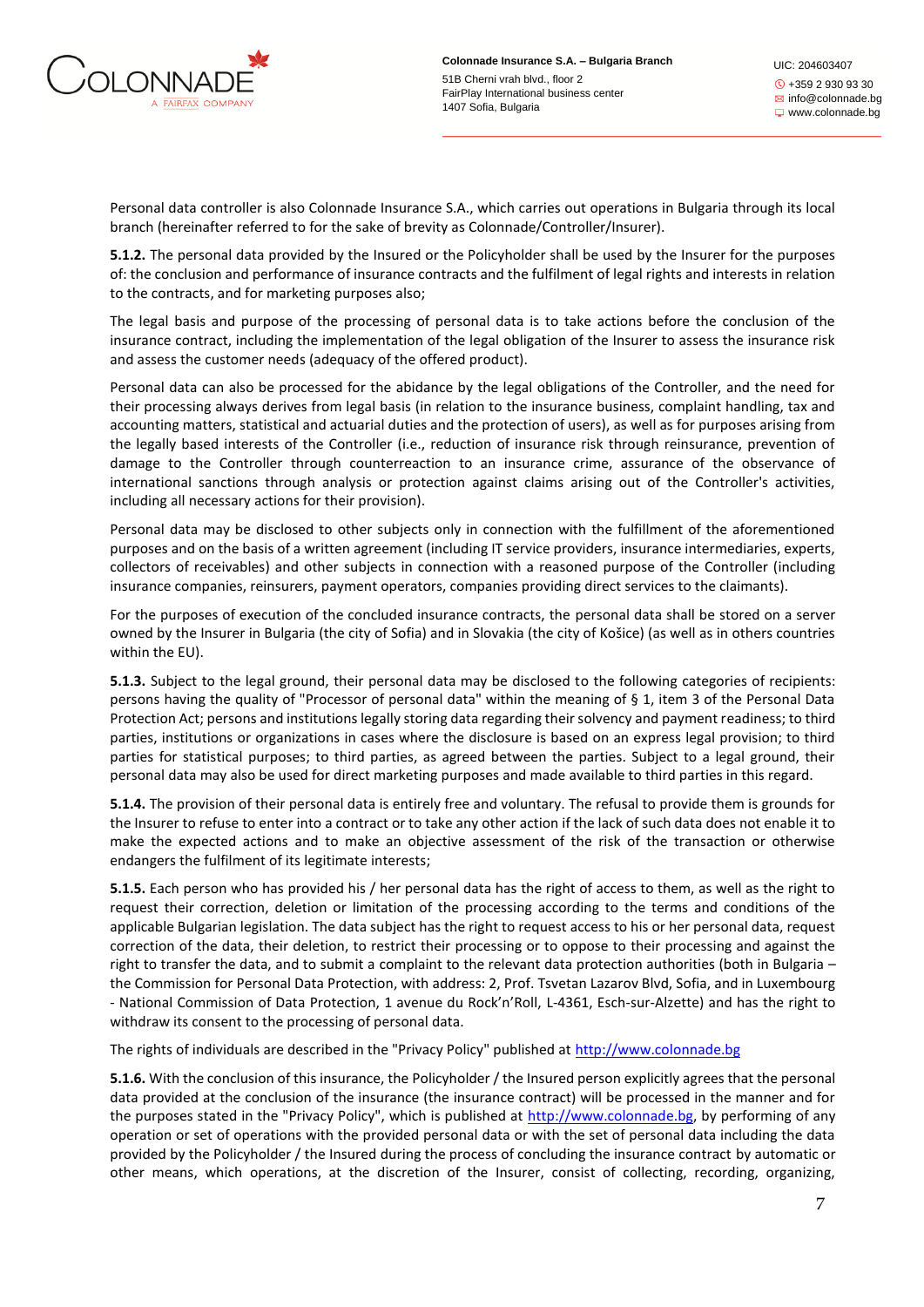

UIC: 204603407 +359 2 930 93 30 **E** info@colonnade.bg www.colonnade.bg

structuring, storing, adapting or modifying, retrieving, consulting, using, disclosing by transmission, dissemination or other means by which the data become available, arrangement or combination, limitation, erasing or destroying. The processing of personal data may also include the provision of personal data by the Insurer to third parties (including an entity established in a country which is not a Member State of the European Union and a Member State of the European Economic Area) for the purposes of the insurance, for the purposes of direct marketing and for statistical purposes, as specified in the previous point.

**5.2.** Depending on the purpose, personal data will always be processed no longer than the provided by the law prescriptions for claims. Personal data may only be transferred to data controllers in third countries (outside the European Economic Area) in statutory prescribed situations, in particular if conditions ensuring an adequate level of personal data security are met. In order to comply with established international sanctions, the Controller can transfer personal data on Insured/Policyholder to DXC Technology, a United States-based company that has joined the Privacy Shield Program, which means that DXC Technology ensures the appropriate protection measures and protection of personal data required by EU legislation.

**5.3.** The provision of personal data is necessary for the conclusion of an insurance contract and for the fulfillment of the legal obligations of the Insurer. It is not possible to conclude an insurance contract without providing personal data.

**5.4.** You can contact the Controller by writing to Colonnade Insurances S.A. - Branch Bulgaria, by calling +359 2 930 93 30 or by sending an email to info@colonnade.bg. For any matter relating to the processing of personal data, in particular the exercise of your rights in relation to data processing, opposition or data transfers outside the European Economic Community, you may contact the Data Protection Officer at Colonnade Insurances S.A. - Bulgaria Branch (dpo@colonnade.bg) or send a letter to Colonnade Insurances S.A.- Branch Bulgaria at the specified address.

To learn more about how the Insurer processes and protects the confidentiality of personal data, please visit http: http://www.colonnade.bg

# **6. Disputes and Complaints**

**6.1.** The Insurer will do anything possible, that the Insured can get service at the highest level, but if the Insured still has any comments or complaints about Insurer's service, he/she may contact the Insurer at the address indicated in the policy.

**6.2.** In order to satisfy the Insured's request as soon as possible he/she should specify the number of the policy or claim (or both). The Insurer will try to resolve any problem or difficulty that may arise. If however the Insured is not completely satisfied he/she may contact the Financial Supervision Commission of the Republic of Bulgaria, which is responsible for the supervision of insurance business, at the following address: Sofia, 16 Budapeshta Str. Filling complaints under this procedure does not preclude the Insured's right to file a claim in the competent court.

# **7. Sanction Limitations and Exclusion Clause**

The Insurer shall not be deemed to provide cover and the Insurer shall not be liable to pay any claim or provide any indemnification hereunder to the extent that the provision of such cover, payment of such claim or provision of such benefit would expose the Insurer, its parent company or its ultimate controlling entity to any sanction, prohibition or restriction under United Nations resolutions or the trade or economic sanctions, laws or regulations of the European Union.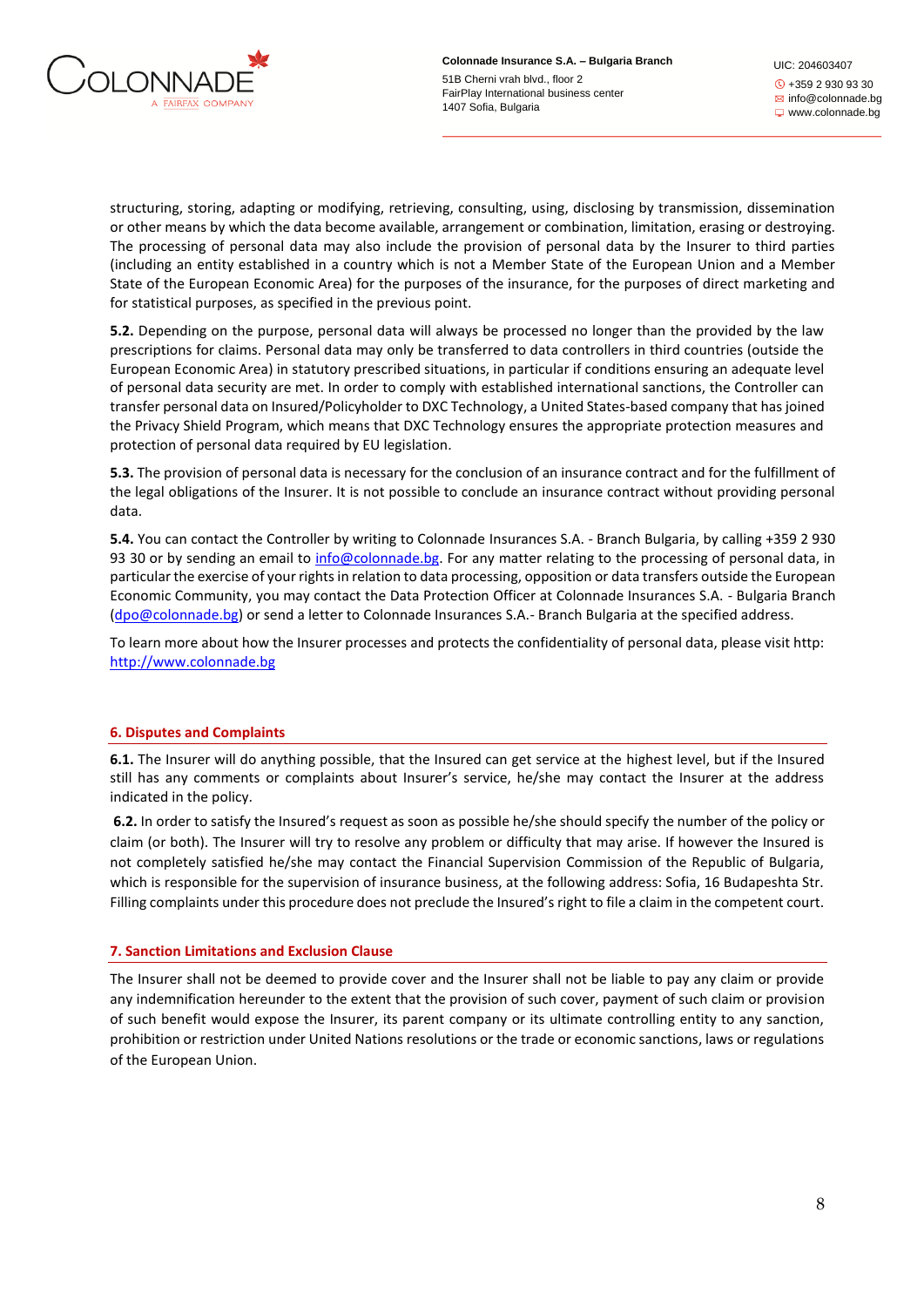

UIC: 204603407 +359 2 930 93 30  $\boxtimes$  info@colonnade.bg www.colonnade.bg

### **II. INSURANCE COVERS**

# **Section A - Personal Accident**

#### **1. Conditions applicable to Section A:**

**1.1**. If an *Insured Person* disappears and an appropriate court of law or state authority has ruled that the *Insured Person* is considered to be dead, the benefit shown in the *Schedule* will be paid providing the *Beneficiary* agrees in writing that if it later transpires that an *Insured Person* has not died, the *Insurer* has a right to seek recovery of any payment made.

**1.2.** Death or Disability resulting from exposure to severe weather conditions will be considered to have been caused by *Bodily Injury*.

**1.3.** The benefit for Accidental death (Section A.1) for an *Insured Person* who is a *Child* will be limited to EUR 6,000 except where an *Insured Person*, aged between 16 and 18 years of age at the time of sustaining *Bodily Injury*, is an *Employee*.

**1.4.** If an *Insured Person* is not covered for Accidental death the *Insurer* will not pay any benefit for Accidental Death or Disability until at least 13 weeks after the date of the *Accident* and the *Insurer* will only then pay if the *Insured Person* has not in the meantime died as a result of the *Accident*.

**1.5.** If an *Insured Person* is covered for Accidental death but the benefit payable is less than for *Permanent Disability*, the *Insurer* will not pay more than the amount of the death benefit if *Accidental Bodily Injury* does not immediately result in death until at least 13 weeks after the date of the *Accident*.

**1.6.** The total amount payable under this Section to cover more than one *Bodily Injury* resulting from one *Accident*, shall be calculated by addition of amounts covering each *Bodily Injury*, but the *Insurer* will not pay more than the Total Sum Insured under this Section.

**1.7.** If a claim exceeds the *Scheduled Flight Accumulation Limit* or the *Any One Accident Limit* shown on the *Schedule*, the *Insurer* will pay an amount which is proportionately reduced until the total does not exceed the limit shown on the *Schedule*.

**1.8.** When more than one form of *Permanent Partial Disability* results from one *Accident,* the percentages from each are added together, but the *Insurer* will not pay more than 100% of the *Sum Insured* shown for the cover. **1.9.** If a claim is payable for loss of or loss of use of a whole part of the body a claim for loss of any component of

#### **2. Accidental Death**

that part cannot also be made.

**2.1.** If during the *Period of Insurance* an *Insured Person* sustains a *Bodily Injury* which within two years solely and independently of any other cause results in death, the *Insurer* will pay the *Policyholder or Beneficiary* the benefit shown on the *Schedule* subject to the conditions below.

**2.2.** The total benefit payable for Accidental Death will be paid in excess of any benefit actually paid for Permanent Disability, if the *Accidental* death arises from the same *Bodily Injury*.

**2.3.** The benefit payable for Accidental death will be increased by 2% per *Child* up to a maximum of 10% of the benefit.

#### **3. Permanent Disability due to Accident**

**3.1.** If an *Insured Person* sustains a *Bodily Injury* which solely and independently of any other cause results in *Permanent Disability*, the *Insurer* will pay the *Insured Person* or *Beneficiary* the benefit shown on the *Schedule*  subject to the conditions set out below.

**3.2**. The payment for *Permanent Disability* due to Accident is a percentage of the Sum Insure for the cover shown in the *Schedule* depending on the scale of the disability. Percentages payable for the different types of Permanent Disability are shown in the table below: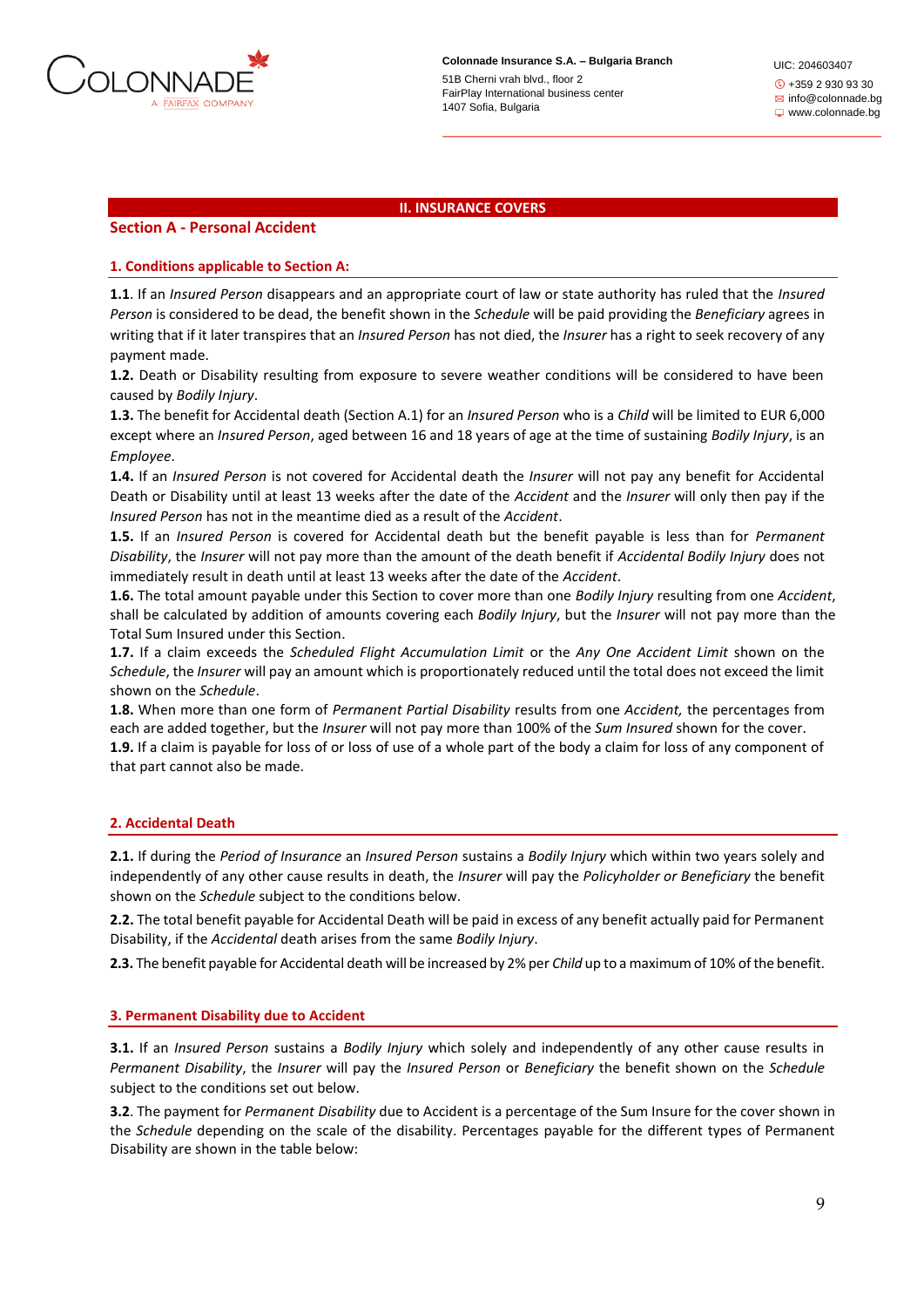

1407 Sofia, Bulgaria

UIC: 204603407 +359 2 930 93 30 **info@colonnade.bg** www.colonnade.bg

|                                                                                                            | 1. Loss of one arm<br>50%                                                 |                                                                                   |      |  |  |
|------------------------------------------------------------------------------------------------------------|---------------------------------------------------------------------------|-----------------------------------------------------------------------------------|------|--|--|
|                                                                                                            | 2. Loss of one leg                                                        | 50%                                                                               |      |  |  |
| 3. Loss of one eye                                                                                         |                                                                           | 40%                                                                               |      |  |  |
|                                                                                                            |                                                                           | 4. Loss of both eyes or loss of two or more limbs or loss of one eye and one limb | 100% |  |  |
| 5. Loss of speech                                                                                          |                                                                           |                                                                                   | 100% |  |  |
|                                                                                                            | 6. Loss of hearing in both ears                                           |                                                                                   | 100% |  |  |
|                                                                                                            | 7. Loss of hearing in one ear                                             |                                                                                   | 30%  |  |  |
|                                                                                                            | 8. Permanet loss or permanent loss of ability to use (incl ancilosys) of: |                                                                                   |      |  |  |
| a)                                                                                                         | one thumb                                                                 | 30%                                                                               |      |  |  |
| b)                                                                                                         | forefinger                                                                | 20%                                                                               |      |  |  |
| c)                                                                                                         | any finger other than forefinger 10%                                      |                                                                                   |      |  |  |
| d)                                                                                                         | big toe                                                                   | 15%                                                                               |      |  |  |
| e)                                                                                                         | any toe other than big toe                                                | 5%                                                                                |      |  |  |
| f)                                                                                                         | shoulder or elbow                                                         | 25%                                                                               |      |  |  |
| g)                                                                                                         | wrist, hip, knee or ankle                                                 | 20%                                                                               |      |  |  |
| h)                                                                                                         | lower jaw by surgical operation 30%                                       |                                                                                   |      |  |  |
|                                                                                                            |                                                                           | 9. Considerable loss of osseous substance of (definite and incurable condition):  |      |  |  |
| skull in all its thickness, surface of:<br>i)                                                              |                                                                           |                                                                                   |      |  |  |
|                                                                                                            | - at least 6 sq. cm                                                       | 40%                                                                               |      |  |  |
|                                                                                                            | $-3$ to $6$ sq. cm                                                        | 20%                                                                               |      |  |  |
|                                                                                                            | - less than 3 sq. cm                                                      | 10%                                                                               |      |  |  |
| j)                                                                                                         | shoulder                                                                  | 40%                                                                               |      |  |  |
| k)                                                                                                         | two bones of the forearm                                                  | 30%                                                                               |      |  |  |
| $\vert$                                                                                                    | thigh or both bones of the leg                                            | 50%                                                                               |      |  |  |
| m)                                                                                                         | knee-cap                                                                  | 20%                                                                               |      |  |  |
| n)                                                                                                         | Shortening of lower limb by                                               |                                                                                   |      |  |  |
|                                                                                                            | - at least 5 cm                                                           | 30%                                                                               |      |  |  |
|                                                                                                            | $-3$ to 5 cm                                                              | 20%                                                                               |      |  |  |
|                                                                                                            | $-1$ to 3 cm                                                              | 10%                                                                               |      |  |  |
|                                                                                                            |                                                                           |                                                                                   |      |  |  |
| o)                                                                                                         | Total incurable insanity                                                  |                                                                                   | 100% |  |  |
| 10. Permanent Disability which is not provided for under the items above in this table, up to a maximum of |                                                                           |                                                                                   |      |  |  |
| 100% of the Sum Insured for he cover as stated in the Schedule.                                            |                                                                           |                                                                                   |      |  |  |

Any *Permanent Partial Disability* payable under item (3.) will be assessed by considering the severity of the disablement in conjunction with the stated percentages for the specific types of disablement mentioned above. The *Insured Person's* occupation will not be a relevant factor.

When more than one form of disability results from one *Accident* the percentages from each are added together but the *Insurer* will not pay more than 100% of the *Sum Insured* for the cover.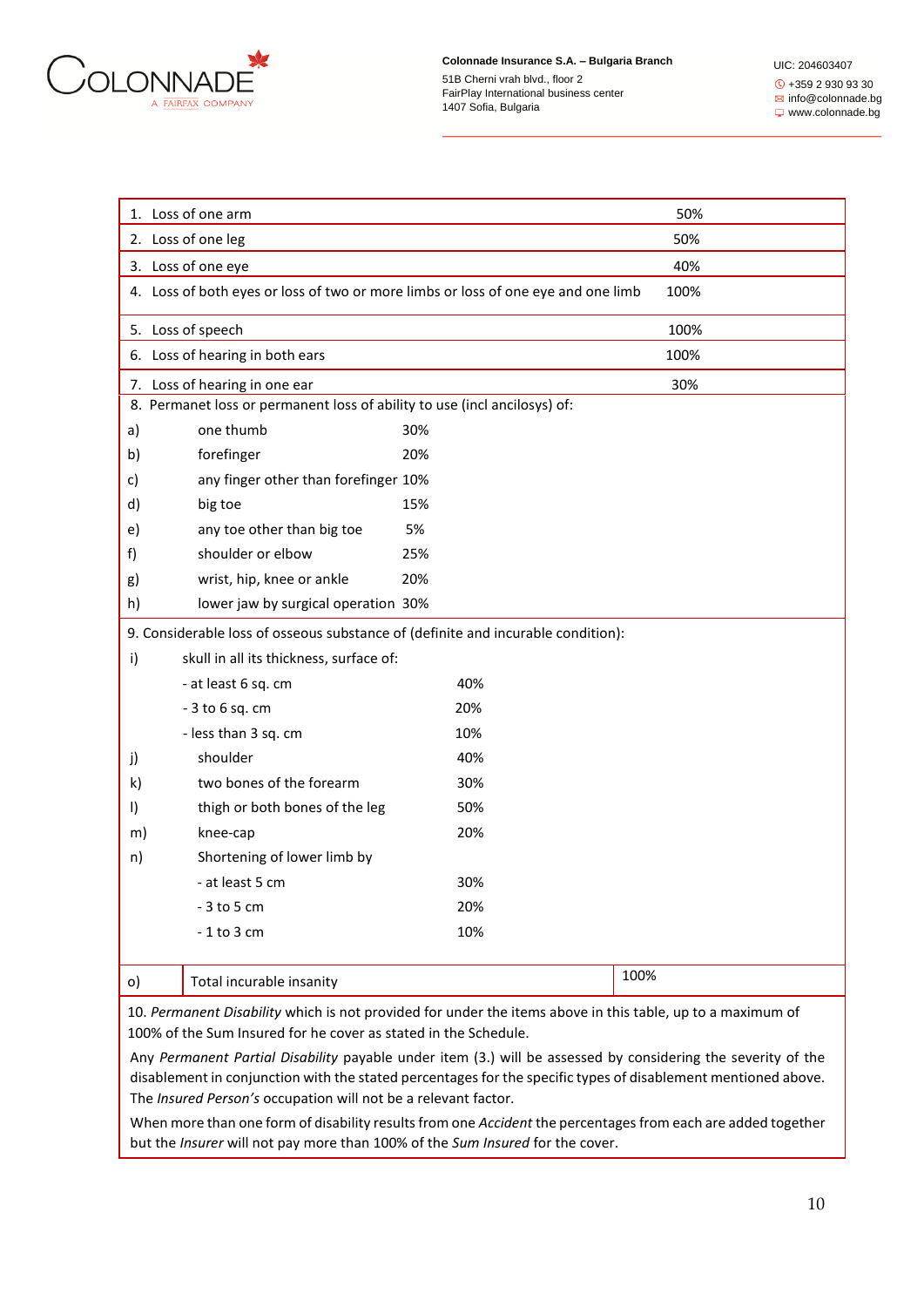

UIC: 204603407 +359 2 930 93 30  $\boxtimes$  info@colonnade.bg www.colonnade.bg

If a claim is payable for loss of or loss of use of a whole part of the body a claim for any component of that part cannot also be made.

11. The amount payable for anchylosis of the fingers (other than thumb and forefinger) and of the toes (other than the big toe) shall be 50 % of the compensation which would be due for the loss of those limbs.

# **Section B – Travel**

### **1. Medical and Emergency Travel Expenses**

**1.1.** If during the *Trip* abroad the *Insured Person* sustains *Bodily Injury* or *Sickness* during the *Period of Cover* and the *Period of Insurance*, the *Insurer* will pay to the *Insured Person* for the *Emergency Medical Expenses* and *Emergency Travel Expenses* that are direct result of the insurance event.

1.1.1 Medical expenses for travel abroad due to Covid 19 are covered, up to the amount of the Sum Insured specified in the Insurance Policy for coverage Emergency medical expenses for travel abroad and expenses for emergency travel. Coverage of medicines, medical treatment, transport and hospitalization, including Covid-19 test, if prescribed by a doctor or by the relevant competent authorities.

**1.2.** *Insurer* will pay for the expenses incurred up to 1 year from the date of *Bodily Injury* or first diagnosis of the *Sickness* while the *Insured Person* is abroad during the trip, up to the sum insured for the cover shown in the *Schedule* in excess of any *Deductible*.

**1.3.** Dental expenses are covered up to the sum insured for this cover as stated in the *Schedule* if they are result from *Bodily Injury* or sudden and unexpected pain requiring immediate treatment. The *Insurer* will not pay compensation for permanent teeth crowns or artificial teeth.

**1.4.** The *Policyholder* or the *Insured Person* should contact the *Assistance Company* as soon as possible if the *Bodily Injury* or *Sickness* results in the need for in-patient hospital treatment. The *Insurer* has the right to refuse to pay compensation or to reduce the amount of compensation for the cover if the Policyholder or the *Insured Person* has not contacted the *Assistance Company*.

#### **1.5. Costs for mandatory quarantine abroad due to Covid-19 , imposed by an official local authority.**

1.5.1. In case the Insured is quarantined during the travel abroad, the Insurer will cover the additional expenses incurred outside the territory of the Republic of Bulgaria for accommodation in a hotel or apartment, food and transport to the accommodation, as well as expenses for changing the route when traveling abroad, unless they are no longer subject to other insurance, provided that the quarantine is imposed by an official local authority and is not the initiative of the insured person.

1.5.2. The maximum limit of compensation for coverage **Costs for mandatory quarantine abroad due to Covid-19** is EUR 500 for one insured person and EUR 1000 for a group of insured persons (2 and more persons). Costs of mandatory quarantine abroad as a result of Covid-19 must be substantiated by cost supporting documents.

1.5.3. The right to compensation for events resulting from Covid-19 shall be evidenced by a medical document, confirmation by the relevant competent authorities, a positive Covid-19 test or notification by communication from the relevant competent authorities.

#### **1.6. Exclusions applicable to the cover**

The *Insurer* will not pay any claim:

1.5.1. where an *Insured Person* is travelling against the advice of a *Medical Practitioner*,

1.5.2. where the purpose of the *Trip* is to receive medical treatment or advice,

1.5.3. within one month of the expected date of birth if an *Insured Person* is pregnant and *Bodily Injury* or *Sickness* has resulted from the pregnancy.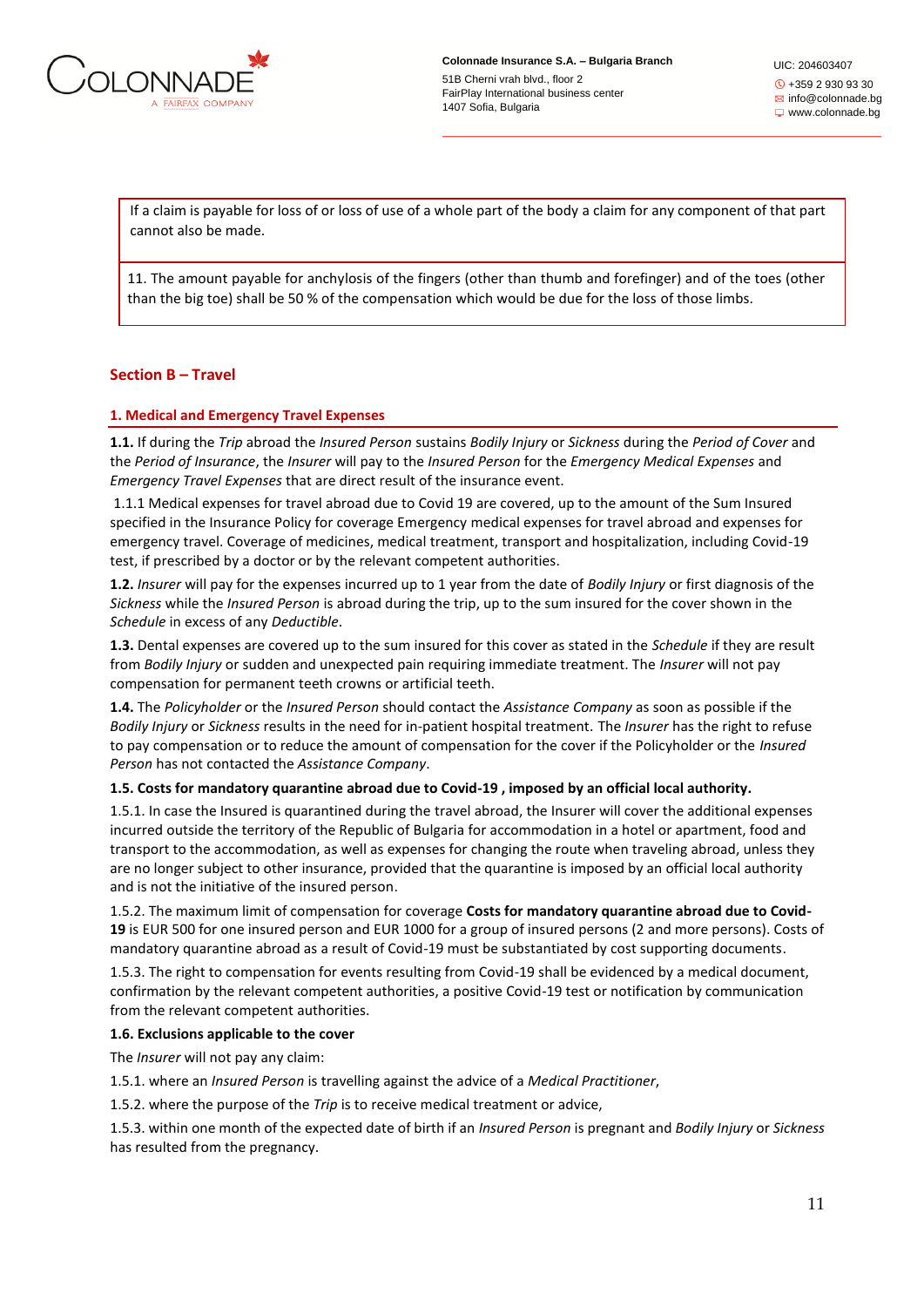

UIC: 204603407 +359 2 930 93 30  $\boxtimes$  info@colonnade.bg www.colonnade.bg

### **2. Rescue Expenses**

**2.1.** If an *Insured Person* sustains *Bodily Injury* or *Sickness* during the *Operative Time* and the *Period of Insurance*, the *Insurer* will reimburse the *Policyholder* or an *Insured Person* for *Rescue Expenses* reasonably and necessarily incurred as a direct result, up to the *Sum Insured* in the *Schedule*.

### **2.2.** Rescue Expenses include**:**

a) The cost of transportation by any suitable means to an appropriate medical facility or to an *Insured Person's Place of Residence* in Bulgaria or *Permanent Country of Residence* as recommended by the *Insurer's* appointed medical advisor in conjunction with the local attending *Medical Practitioner, w*hich transportation is performed in order to rescue the *Insured Person.*

b) In the event of death the costs of transportation of the body or ashes and the *Insured Person's* personal effects back to Bulgaria or *Permanent Country of Residence*.

c) The costs of funeral expenses outside Bulgaria or an *Insured Person's Permanent Country of Residence* up to a maximum of EUR 6000.

#### **2.3.** Conditions applicable to cover

2.3.1. The *Policyholder* or *Insured Person* must contact the Assistance Company as soon as possible if *Bodily Injury*  or *Sickness* results in the need for in-patient hospital treatment or the possible need for emergency rescue. If rescue is not carried out by the *Assistance Company*, the costs of such rescue must be approved by the *Assistance Company* otherwise the costs may not be reimbursed unless it could not be reasonably expected in the circumstances to contact the *Assistance Company* and seek approval.

2.3.2. If the *Insurer's* appointed medical advisor and the local attending *Medical Practitioner* allow the *Insured Person's* transportation to his or her home in Bulgaria or *Permanent Country of Residence*, but the *Insured Person*  refuses it, the *Insurer* will not be liable for any medical expenses incurred after the date the transportation could have taken place.

#### **2.4. Exclusions applicable to cover**

The *Insurer* will not pay any claim:

a) where an *Insured Person* is travelling against the advice of a M*edical Practitioner*;

b) where the purpose of the *Trip* is to receive medical treatment or advice;

c) within one month of the expected date of birth if an *Insured Person* is pregnant and *Bodily Injury* or *Sickness* has resulted from the pregnancy;

d) in excess of EUR 1000 as a result of an *Insured Person* giving birth.

# **3. Assistance Services**

**3.1.** The network of the *Assistance Company's* offices is available whenever an *Insured Person* travels within the *Operative Time* and *Period of Insurance*. If Medical Assistance is required at any time the Emergency Helpline (24 Hour) should be called. All of the Medical Assistance services detailed below is subject to the terms and conditions of this policy.

**3.2.** When the *Assistance Company* is contacted for assistance, the following information should be provided :

a) The *Insured Person's* name and Policy number

b) The telephone, fax or telex number where an *Insured Person* can be reached.

c) The *Insured Person's* address abroad.

d) The nature of the emergency.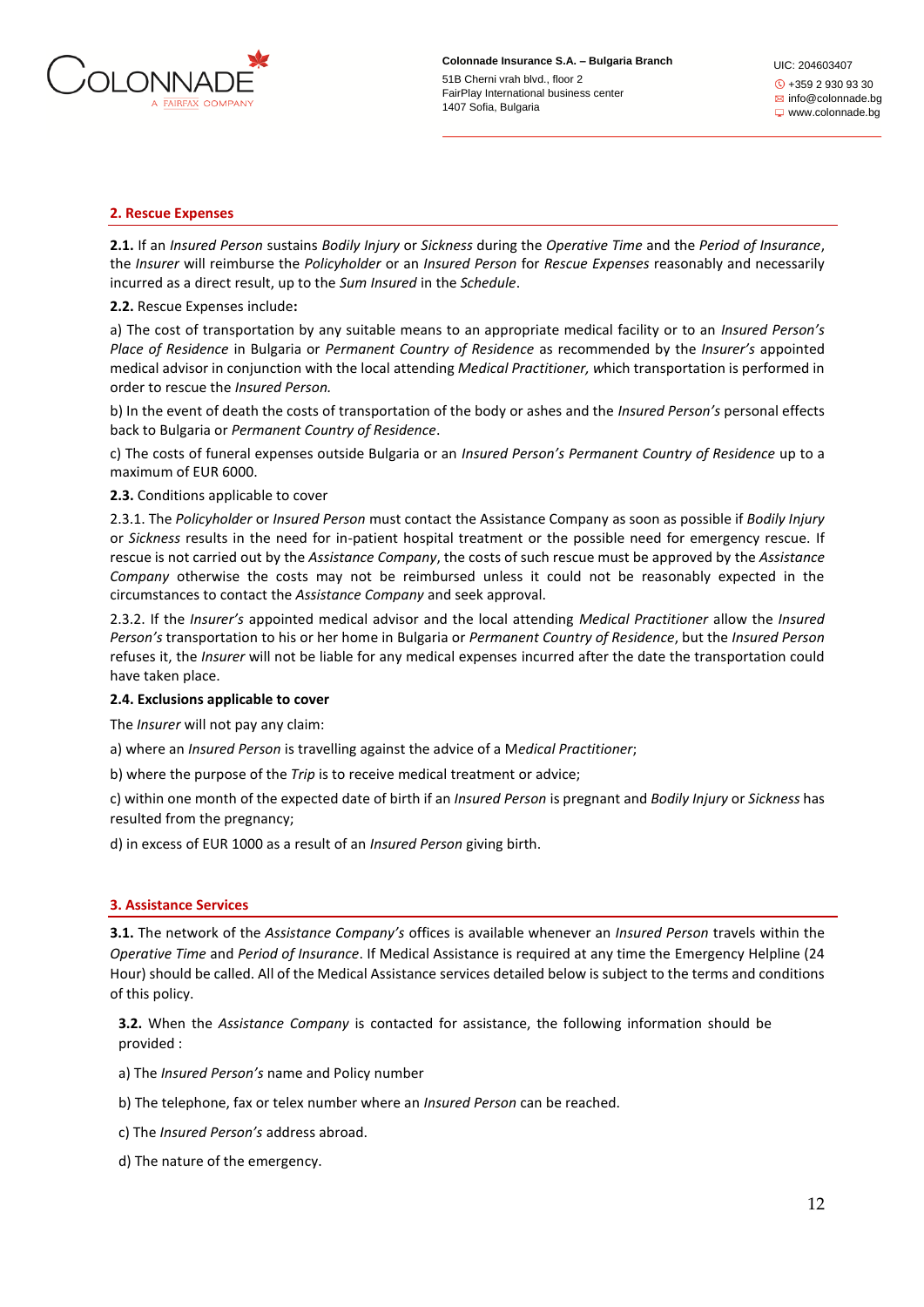

UIC: 204603407 +359 2 930 93 30  $\boxtimes$  info@colonnade.bg www.colonnade.bg

e) The name of the *Insured Person's* employer (the *Policyholder*), company or organisation.

**3.3.** The provided Medical Assistance services are:

| 24 hour Service                                                            | Emergency telephone lines staffed 24 hours a day, 365 days a year by multi-lingual<br>assistance co-ordinators, experienced in the procedures of hospitals and clinics<br>worldwide.                                                                                                                                                                                                   |
|----------------------------------------------------------------------------|----------------------------------------------------------------------------------------------------------------------------------------------------------------------------------------------------------------------------------------------------------------------------------------------------------------------------------------------------------------------------------------|
| <b>Medical Staff</b>                                                       | A highly qualified team of medical consultants and nursing staff, available at any<br>time to ensure that the most appropriate medical treatment is provided.                                                                                                                                                                                                                          |
| <b>Medical advice and referral</b>                                         | Assistance Company will provide the following services to the Insured Person:<br>medical advice to the Insured Person over the telephone.<br>$\bullet$<br>information about medical practitioners, and hospitals worldwide.<br>$\bullet$<br>arrange Insured Person's appointment with medical practitioners.<br>$\bullet$<br>arrange Insured Person's hospital admission.<br>$\bullet$ |
| <b>Direct Billing</b>                                                      | Where appropriate Assistance Company will arrange direct billing with hospitals<br>worldwide, avoiding the need for the Insured Person to use the Insured Person's<br>own cash or credit card.                                                                                                                                                                                         |
| <b>Air Ambulance</b>                                                       | Repatriation or transport to a <i>medical institution</i> by air ambulance or scheduled<br>airline or other suitable means depending on the circumstances of the case and if<br>appropriate with a fully equipped medical team in attendance. On return, suitable<br>transportation will take an Insured Person to hospital or home address whenever<br>necessary.                     |
| <b>Emergency Medical Supplies</b>                                          | Help locate and send essential medicines or medical by-products if unavailable<br>locally.                                                                                                                                                                                                                                                                                             |
| <b>Advise for medical and visa</b><br>requirements during Trip<br>abroad   | Assistance Company will provide information concerning visa and vaccination<br>requirements for foreign countries.                                                                                                                                                                                                                                                                     |
| Advice on Lost Luggage,<br><b>Passport, Documents or</b><br><b>Tickets</b> | In the event that the Insured Person's luggage, passport, documents or tickets are<br>lost or stolen while travelling overseas, Assistance Company will provide general<br>advice to the Insured Person.                                                                                                                                                                               |
| <b>Emergency Message</b><br><b>Transmission</b>                            | In the event of an emergency or a hospital confinement, Assistance Company will<br>keep the Insured Person's immediate family informed. Assistance Company will<br>co-ordinate any necessary communication with the Travel Agent.                                                                                                                                                      |
| <b>Arrangement of Hotel</b><br><b>Accommodation</b>                        | Assistance Company will provide information concerning hotel facilities, services<br>and rates for an Insured Person, a replacement business colleague or family<br>member who has travelled to be at the bedside of the Insured Person. Assistance<br>Company will book the hotel room and confirm details with the hotel prior to the<br>expected date of arrival.                   |
| Arrangement of<br><b>Compassionate Visit</b>                               | Assistance Company will arrange for return airfare for a member of the immediate<br>family relative or friend of the Insured Person to visit an Insured Person who, when<br>travelling alone, has been hospitalised outside the Permanent Country of<br>Residence for more than five days.                                                                                             |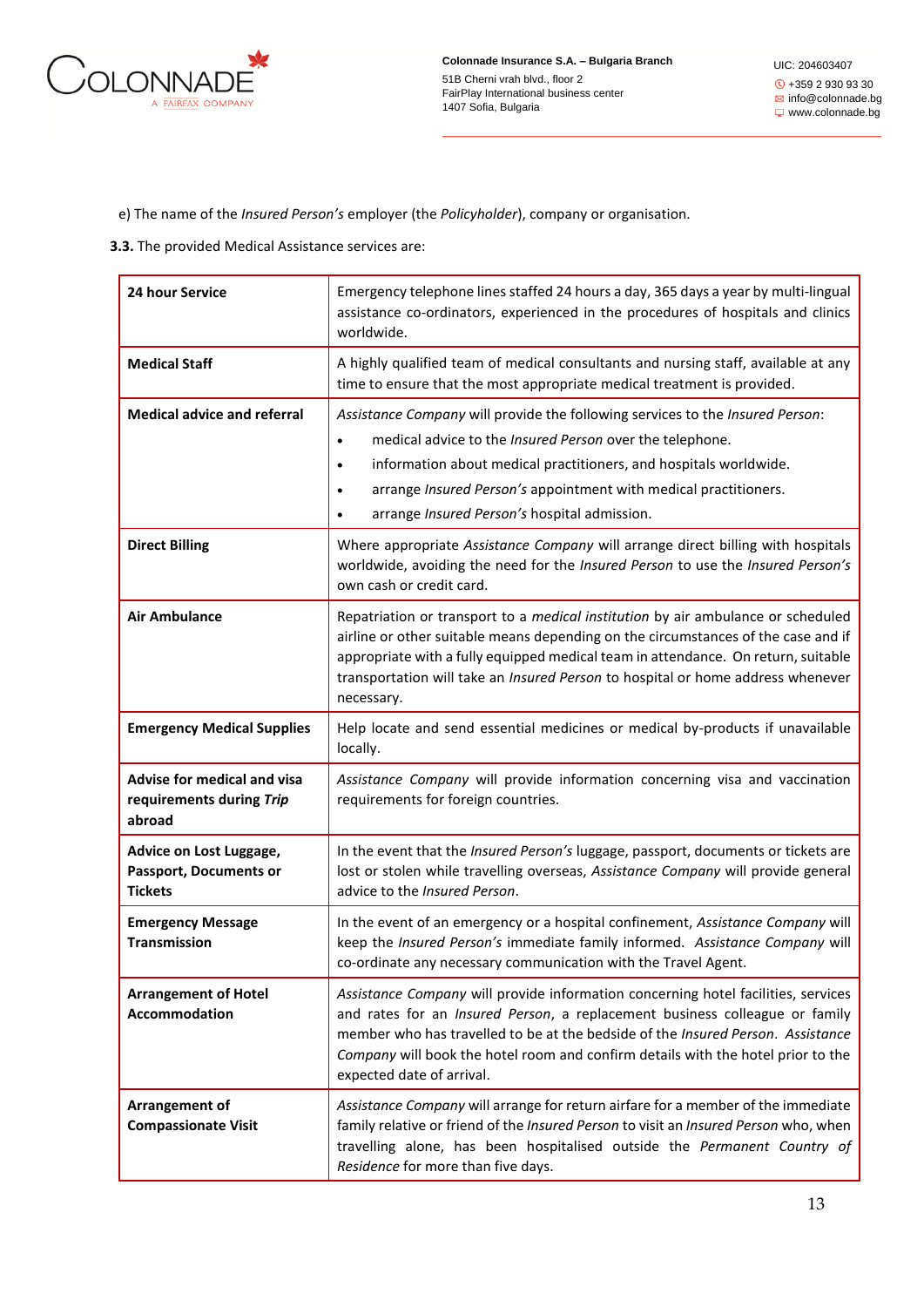

UIC: 204603407 +359 2 930 93 30  $\boxtimes$  info@colonnade.bg www.colonnade.bg

| <b>Arrangement of Return of</b> | Assistance Company will arrange for the return of minor children (aged 18 or        |  |
|---------------------------------|-------------------------------------------------------------------------------------|--|
| <b>Minor Children</b>           | under) to their Permanent Country of Residence if they are left unattended as the   |  |
|                                 | result of the Insured Person's Bodily Injury, Sickness, or emergency transportation |  |

#### **4. Legal Expenses**

**4.1.** The *Insurer* will pay to an *Insured Person* up to the *Sum Insured* in the *Schedule* for *Legal Expenses* incurred by or on behalf of an *Insured Person* in pursuit of a claim for damages and/or compensation against a third party who has caused *Bodily Injury* to, or death or *Sickness* of, that *Insured Person* by an incident occurring during the *Operative Time* and *Period of Insurance* outside the Republic of Bulgaria.

**4.2.** Legal Expenses include:

a) Any fees, expenses and other amounts charged by the *Appointed Representative* in connection with any claim or legal proceedings, including costs and expenses of expert witnesses as well as those incurred by the *Insurer* in connection with any such claim or legal proceedings.

b) Any costs payable by an *Insured Person* following an award of costs by any court or tribunal and any costs payable following an out-of-court settlement made in connection with any claim or legal proceedings.

c) Any fees, expenses and other amounts reasonably incurred by the *Appointed Representative* in appealing or resisting an appeal against the judgement of a court, tribunal or award of an arbitrator.

4.3. Specific Claims Conditions applicable to the cover:

4.3.1. The *Insured Person* must first obtain the *Insurer's* written consent to pay *Legal Expenses*. This consent will be given if an *Insured Person* can satisfy the *Insurer* that:

a) there are reasonable grounds for pursuing the legal proceedings; and

b) it is reasonable for *Legal Expenses* to be provided in a particular case.

4.3.2. The decision to grant consent will take into account the opinion of an *Appointed Representative* as well as that of the *Insurer's* own advisers. The *Insurer* may also request, at an *Insured Person's* expense, an opinion of a lawyer or firm of lawyers on the merits of the claim or legal proceedings. If the claim is admitted, an *Insured Person's* costs in obtaining this opinion will be covered by this insurance.

4.3.3. All claims or legal proceedings including any appeal against judgement resulting from the same original cause, event, or circumstances, will be regarded as one claim.

4.3.4. If an *Insured Person* is successful in any action, any *Legal Expenses* provided by the *Insurer* will be reimbursed to the *Insurer*.

### **4.4. Exclusions applicable to the cover**

The *Insurer* will not pay for any:

*a) Legal Expenses* incurred in the defence of any civil claim or legal proceedings made or brought against the *Insured Person*;

b) fines or other penalties imposed to the *Insured Person* by a criminal court;

*c) Legal Expenses* incurred in connection with any criminal act committed by the *Insured Person*;

*d) Legal Expenses* incurred in pursuing any claim against any travel agent, tour operator, insurer or their agents;

e) claim or circumstance notified more than two years after the incident from which the cause of action arose;

*f) Legal Expenses* incurred by an *Insured Person* making a claim against the *Policyholder,* the *Insurer* or any organisation or person involved in arranging this insurance.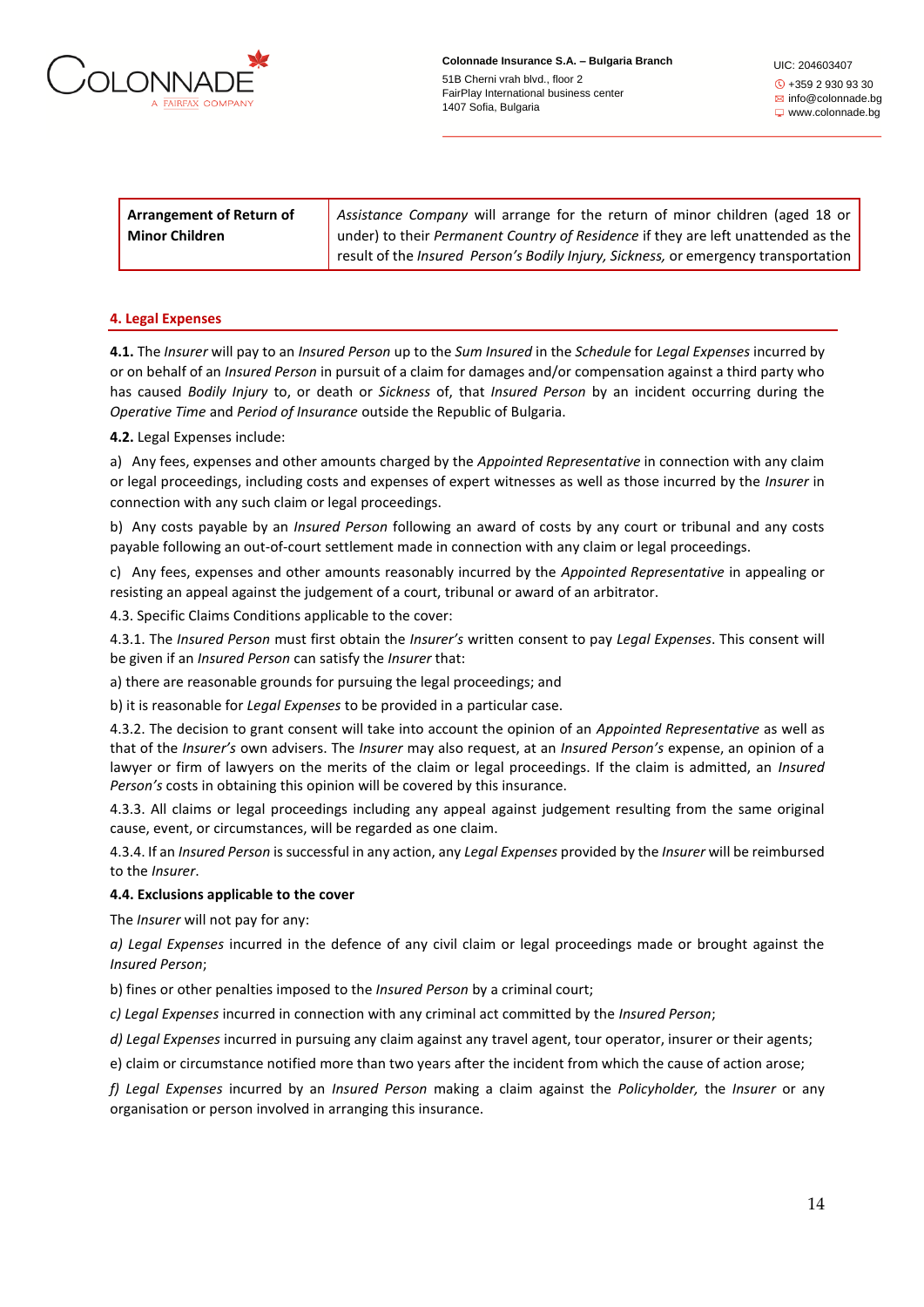

UIC: 204603407 +359 2 930 93 30  $\boxtimes$  info@colonnade.bg www.colonnade.bg

### **5. Personal Liability**

**5.1**. The *Insurer* will indemnify an *Insured Person* for any legal liability incurred by that *Insured Person* during a *Trip* during the *Operative Time* and *Period of Insurance* as the result of *Bodily Injury* or *Sickness* of any person, or *Accidental* loss or damage to the property of any person, up to the *Sum Insured* in the *Schedule* which is an aggregate limit for all losses under this policy occurring during each *Period of Insurance*.

### **5.2.** Provisions applicable to the cover

a) In addition the *Insurer* will pay all costs and expenses incurred, with the written consent of the *Insurer,* in connection with the defence of any claims against an *Insured Person* which may be the subject of indemnity under this cover.

b) No admission of liability, offer, promise or payment will be made without the written consent of the *Insurer*.

c) The *Insurer* will, if it considers it necessary, take over and conduct the defence or settlement of any claim against an *Insured Person* and for that purpose can use the *Insured Person's* name. The *Insurer* can conduct the defence however it sees fit. The *Insurer* can prosecute at its own expense and for its own benefit, any claim for indemnity or damages against any other persons.

d) The *Insured Person* will give the *Insurer* full assistance in defending or prosecuting any claim and will provide the *Insurer* with any information and documents available to him.

#### **5.3. Exclusions applicable to the cover**

The *Insurer* will not pay for any liability which is the result of:

a) Bodily injury to, or illness or disease of, any person who is an employee of the *Policyholder* or an *Insured Person* when injury results from their employment by the *Policyholder* or an *Insured Person*,

b) Liability arising directly or indirectly by or through, or in connection with, any motorised craft.

c) Liability arising directly or indirectly by or through or in connection with:

- the ownership, possession or occupation of land,
- any deliberate or unlawful act,
- the carrying on of any trade, business or profession,
- any racing activity

d) *Accidental* loss or damage to property belonging to, held in trust by, or in the custody or control of the *Policyholder* or an *Insured Person* or any of their employees or any member of an *Insured Person's* family or household,

e) Liability attaching to the *Policyholder* or an *Insured Person* under an express term of any contract, unless liability would arise whether or not the express term existed,

f) Liability for which payment should be more specifically claimed under any other contract of insurance in the name of the *Policyholder* or an *Insured Person,*

g) Any claim where an *Insured Person* is insane or which results from an *Insured Person* being under the influence of or affected by drugs (other than drugs taken under the direction of a *Medical Practitioner*), alcohol, or solvents,

h) Any claim resulting from any Acquired Immune Deficiency Syndrome (AIDS) or any AIDS related condition, or sexually transmitted disease suffered by an *Insured Person* 

i) Liability in respect of fines, penalties or liquidated damages, punitive exemplary or aggravated damages.

#### **6. Personal Property**

**6.1. Loss, theft or damage of** *Personal Property* - If an *Insured Person* loses, has been stolen or suffers damage to *Personal Property* on a *Trip* during the *Operative Time* and *Period of Insurance,* the *Insurer* will indemnify the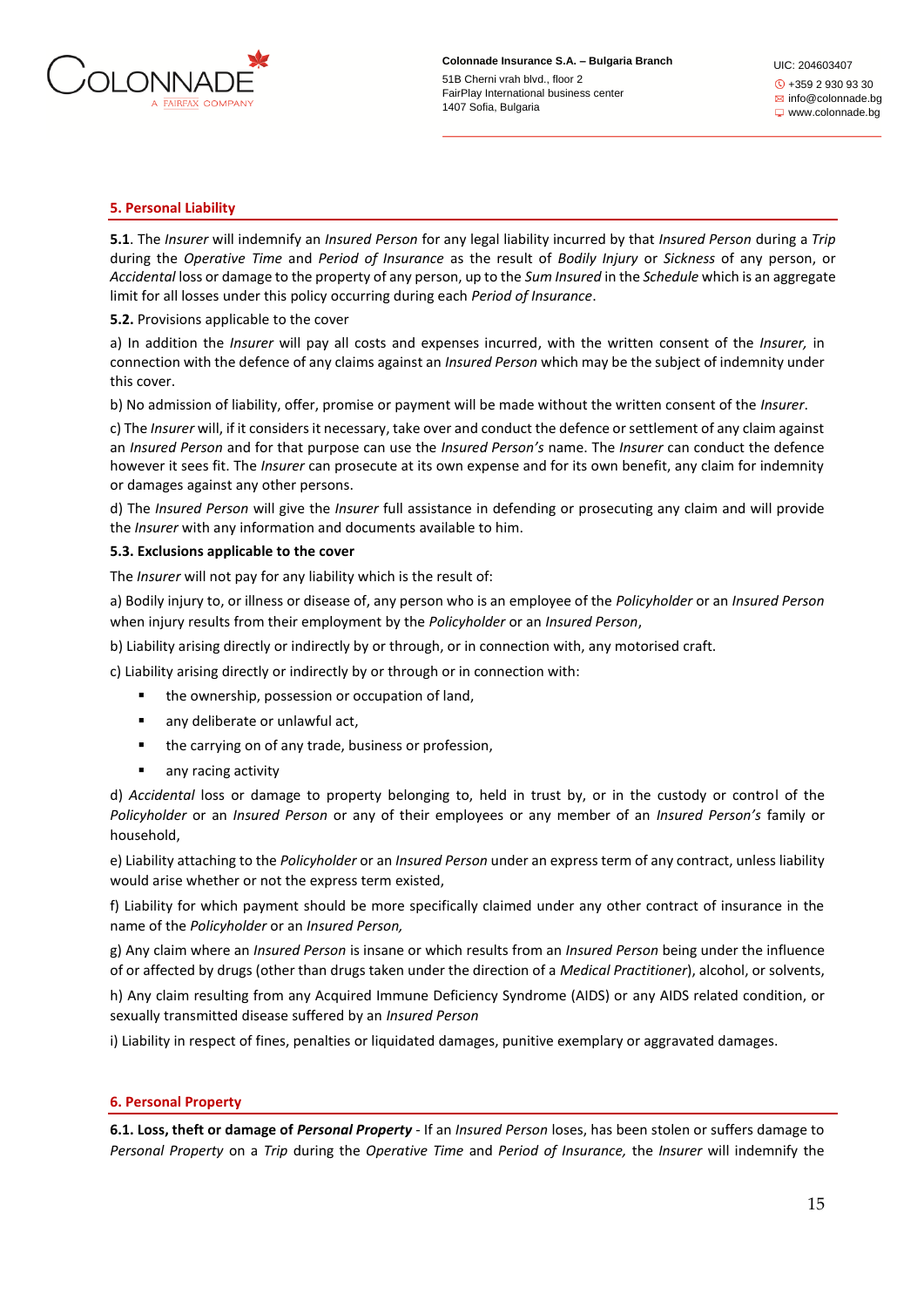

*Policyholder* or an *Insured Person* for the cost of replacement or repair of the item up to the *Sum Insured* in the *Schedule*.

**6.2. Baggage Delay during** *Trip* - If the *Insured Person's Personal Property* is temporarily lost for more than four hours during the outward or onward journeys of the *Trip*, the *Insurer* will reimburse up to EUR 600 towards the cost of buying essential and reasonable replacement items. If the *Personal Property* which has been temporarily lost becomes permanently lost and this results in a claim, the *Insurer* will deduct the amount already paid for temporary loss from the final payment.

**6.3. Loss or damage of important** *Personal Documents* **-** If during the *Operative Time* an *Insured Person* loses or damages his or her passport, identification card, driver's license, car registration, visa, money, travel tickets or other essential travel documents, the *Insurer* will indemnify the *Policyholder* or an *Insured Person* for the reasonable and necessary costs of replacing them including additional travel and accommodation costs, up to EUR 600

**6.4.** Claims Provisions applicable to the cover

a) All claims will be subject to the *Insurer* at its own discretion assessing the value of the claim based on the age and estimated wear and tear of the articles that form the basis of the claim.

b) Benefit will be paid by the *Insurer* in excess of any payments made by a *Carrier*. In the event of a claim for loss or damage in transit, the *Insured Person* must give immediate written notice to the relevant *Carrier* and/or to the relevant police authority.

c) When a claim is made the *Insured Person* must submit the following documents:

- a copy of any declaration of loss, theft or damage to the relevant *Carrier* or police,
- a copy of the relevant *Carrier* report or police report,
- in the event of loss by *Carrier* original tickets and baggage slips,
- a list of all *Personal Property* which was stolen, lost or damaged including the date and place of purchase and purchase value,
- original proof of purchase of the lost, stolen or damaged items, if available,
- original purchase receipts are required in the event of claims regarding goods purchased during the *Trip*.
- suitable proof of any actual payments made by the *Carrier* to the *Insured Person*.
- other relevant documents.

# **6.5. Exclusions applicable to the cover**

# The *Insurer* will not pay for:

a) Any item valued at more than EUR 1000 unless the *Policyholder* or an *Insured Person* bears the first 25% of any amount in excess of EUR 1000, up to the replacement value of the item or the *Sum Insured* if less.

b) Loss due to chipping, scratching or breakage of glass, china or other fragile articles, unless due to fire, theft or accident to the conveyance in which they were being transported,

c) Loss or damage to sports equipment whilst in use.

d) Loss or damage due to:

- moth, vermin, wear and tear, atmospheric or climatic conditions or gradual deterioration,
- mechanical or electrical failure or breakdown,
- any process of cleaning, dying, restoring, repairing or alteration,
- **EXECT:** loss of *Money* (as defined under Section B3), bonds, negotiable instruments and securities of any kind,
- loss or damage caused by delay, detention or confiscation by order of any Government or Public Authority,
- **EX loss of or damage to vehicles, their accessories or spare parts,**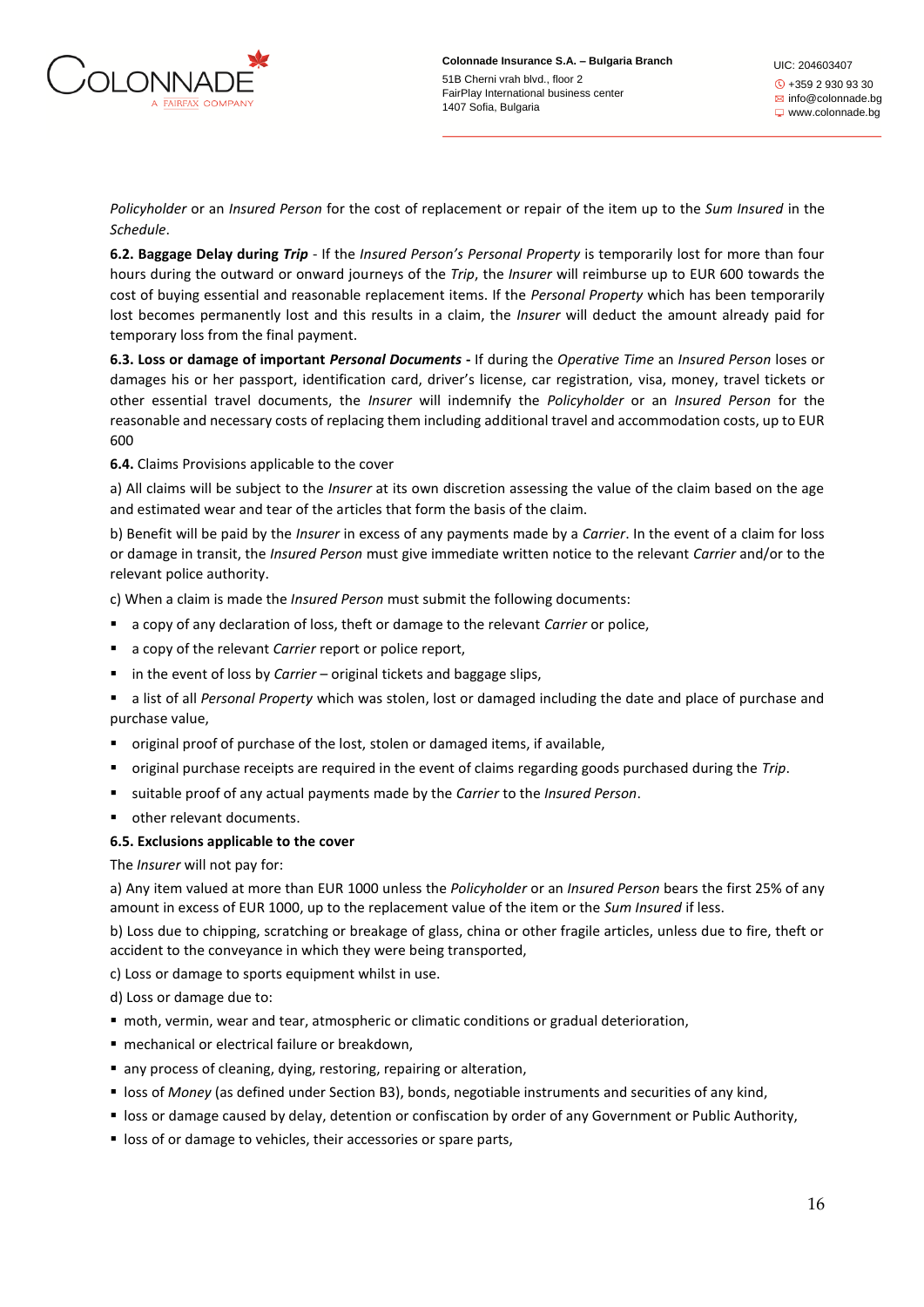

■ Theft from a motor vehicle unless entry to such vehicle is gained by visible, violent and forcible means and theft of items in clear view,

▪ Loss of or damage to *Personal Property* sent as freight or under an air waybill or bill of lading or via a courier.

### **7. Money**

**7.1.** The *Insurer* will indemnify the *Policyholder* or an *Insured Person* for loss or theft of *Money,* or financial loss suffered as the result of fraudulent use of credit, debit or charge cards during the *Operative Time* and *Period of Insurance*, up to the *Sum Insured* in the *Schedule*.

**7.2.** Foreign currency and travellers cheques purchased for a *Trip* are covered from the time of collection or 48 hours prior to departure on the *Trip* whichever occurs last and up to 48 hours after completion of a *Trip* or until deposited or cashed, whichever happens first.

**7.3.** Claims Provisions applicable to the cover

In the event of a claim the *Insured Person* must give immediate written notice:

a) to the relevant police authority in the event of loss or theft,

b) a copy of the relevant police report must be submitted to the *Insurer* when a claim is made,

c) police reports must be obtained in the area where the loss occurred.

### **7.4. Exclusions applicable to the cover**

The *Insurer* will not pay for:

a) any loss of cash in excess of EUR 300,

b) loss or theft of a credit card, charge card or cash card where the *Policyholder* or an *Insured Person* has not complied with all the terms and conditions under which the card was issued,

c) shortages due to confiscation or detention by Customs or other Officials, error, omission and depreciation in value.

# **8. Cancellation, Curtailment and Delay**

**8.1.** The *Insurer* will indemnify the *Policyholder* or an *Insured Person* up to the *Sum Insured* on the *Schedule* if a *Trip* during the *Operative Time* and *Period of Insurance* has to be cancelled, cut short or altered as a direct result of any cause outside the *Policyholder's* or *Insured Person's* control.

8.1.1. Interruptions or changes in travel that occurred during the Coverage Period, as a direct result of Covid-19, are covered in the event that:

а. The insured person is under mandatory quarantine imposed by an official local authority as a result of a positive Covid-19 test and the date of travel is within the quarantine period;

b. The insured person is under home treatment or hospitalized with a diagnosis of Covid-19, as a result of which the insured person cannot travel.

**8.2.** Where the *Trip* has to be cancelled prior to departure the *Insurer* will pay for all deposits and advance payments in respect of transport and accommodation costs which are not recoverable elsewhere.

**8.3.** Where the *Trip* has to be cut short following departure the *Insurer* will pay for expenses which:

- a) have been paid or will be payable, or
- b) become payable under contract, or
- c) cannot be recovered elsewhere.

**8.4.** When pre-booked travel arrangements in connection with a *Trip* have to be altered following departure, the *Insurer* will reimburse the *Policyholder* or an *Insured Person* for the additional costs of travel and accommodation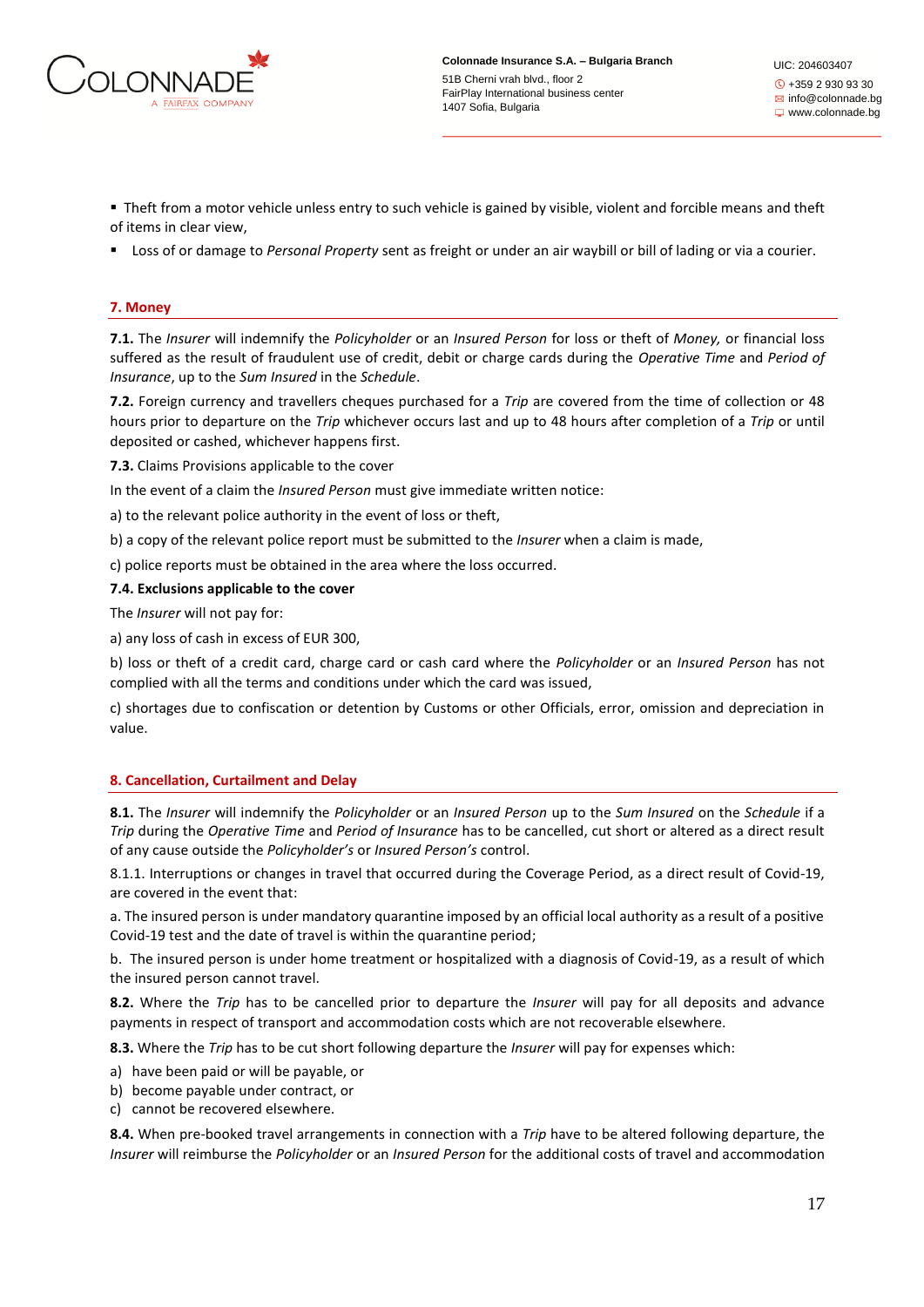

which are not recoverable elsewhere and are necessarily incurred to enable an *Insured Person* to continue the *Trip* or return to Bulgaria or *Permanent Country of Residence*.

# **8.5. Replacement/Travel of a substituting colleague**

8.5.1. Where a *Trip* has to be cut short following departure, as a result of any cause outside the *Policyholder's* or an *Insured Person's* control the *Insurer* will pay for the additional costs necessarily incurred of travel and accommodation up to the *Sum Insured* shown in the *Schedule* less any amount recoverable elsewhere:

a) to return an *Insured Person* to Bulgaria or *Permanent Country of Residence* 

b) to send a replacement to assume the duties of the original *Insured Person*.

8.5.2. Coverage also includes the travel of a replacement colleague required as a result of Covid-19. The Insurer pays for the additional expenses necessary for travel and accommodation, up to the amount of the sum insured, when the Travel of the Insured Person must be interrupted after departure due to:

а. Mandatory quarantine imposed by an official local authority as a result of a positive Covid-19 test and the date of travel is within the quarantine period;

b. Hospitalization of the Insured with a diagnosis of Covid-19, as a result of which the trip cannot be continued;

# **8.6. Travel Delay**

8.6.1. If the departure of the ship, aircraft or train on which an *Insured Person* is booked to travel in order to get to their planned destination at the commencement or completion of a *Trip* is delayed due to strike, industrial action, adverse weather conditions or mechanical breakdown, the *Insurer* will reimburse the *Policyholder* or an *Insured Person* for essential purchases, such as meals, refreshments or accommodation up to EUR 50 per hour in excess of 4 hours delay up to a maximum of EUR 300. The amount of the expenses should be proven by the *Insured Person* with invoices or other expense documents.

**8.7.** If an *Employee* of the *Policyholder* resigns or has his or her employment terminated more than 31 days prior to a pre-booked *Trip*, the *Insurer* will reimburse the *Policyholder* for all deposits and advance payments in respect of transport and accommodation costs incurred due to the cancellation of the *Trip*, less any expenses recoverable elsewhere.

**8.8.** Claims provisions applicable to the cover

Any documented evidence requested by the *Insurer* of the cause outside the *Policyholder's* and/or *Insured Person's* control which gives a rise to a claim under this Section shall be provided at no expense to the *Insurer* and shall be in such form and of such nature as the *Insurer* may prescribe.

# **8.9. Exclusions applicable to the cover**

The *Insurer* will not pay any benefit if the *Trip* is cancelled, cut short or altered as the result of:

a) an *Insured Person* deciding not to travel or, if on a *Trip,* deciding not to continue,

b) redundancy or resignation of an *Insured Person* or the termination of an *Insured Person's* contract of employment within 31 days of a pre-booked *Trip* or once the *Trip* has started,

c) redundancy, resignation or the termination of employment of an *Insured Person*, once a *Trip* has started,

d) the *Policyholder* or an *Insured Person's* financial or business circumstances,

e) the default of any provider (or their agent) of transport or accommodation, acting for the *Policyholder* or an *Insured Person*,

f) regulations made by any Public Authority or Government,

g) Mechanical breakdown or other failure of the means of transport (if not caused by disruption of road and rail services by avalanche, snow or flood) where the departure of a ship, aircraft or train on which the *Insured Person* is booked to travel is delayed for more than 24 hours.

h) Industrial action where the departure of a ship, aircraft or train on which the *Insured Person* is booked to travel is delayed for more than 24 hours. The *Insurer* will not pay any benefit if the industrial action existed (or its possibility existed before the date on which the *Trip* was booked and advance warning had been given);

i) an *Insured Person* travelling or intending to travel against the advice of a *Medical Practitioner* or for the purpose of obtaining treatment;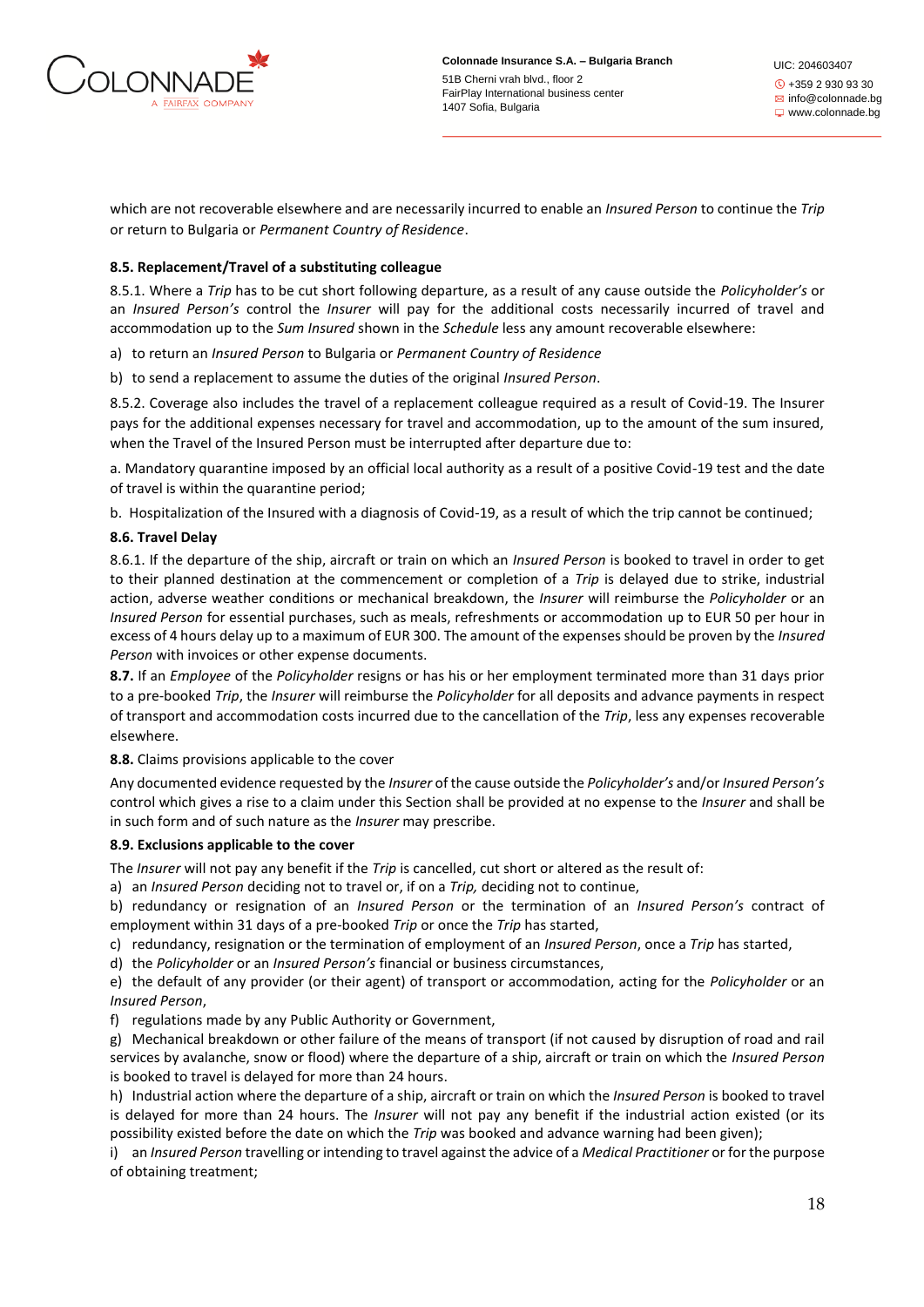

j) any claim for cancellation following delay of a ship, aircraft or train, if an *Insured Person* fails to check-in according to the itinerary supplied unless the failure was itself due to industrial action; or

k) the delay is due to the withdrawal from service temporarily or permanently of any ship, aircraft or train on the orders or recommendation of any Port Authority, Rail Authority or Aviation Authority or any similar body in any country.

# **9. Hi-jack, Kidnap, Hostage**

**9.1.** The *Insurer* will pay EUR 150 to the *Insured Person* or *Beneficiary* for each complete day that an *Insured Person* is forcibly or illegally detained as the result of a *Hi-jack*, *Kidnap* or being taken *Hostage* which starts during the *Period of Insurance* up to the *Sum Insured* in the *Schedule*.

# **9.2. Exclusions applicable to the cover**

The *Insurer* will not be liable for any claim that is the result of:

a) The criminal acts of the *Policyholder* or the *Insured Person*, or any person authorised by the *Policyholder* or the *Insured Person* to have custody of ransom monies.

b) A *Policyholder* who has had kidnap insurance cancelled or declined in the past.

c) Hi-jacking, Kidnapping or Hostage taking within the Insured person's *Permanent Country of Residence.*

d) Any *Kidnap* which occurs in Afghanistan, Algeria, Chad, Chechen Republic, Colombia, Congo, Iraq, Israel (West bank and Gaza), Ivory Coast, Nigeria, North Korea, Philippines, Saudi Arabia, Somalia, Sudan.

# **10. Home Protection While Away**

**10.1.** Under this cover, the Insurer reimburses:

10.1.1. Repairs or *Replacement Costs* of Insured *Items* which have been proven by an expense document and are made by the *Insured Person* for *Burglary* or *Theft* from the *Insured Person*'s *Place of Residence* during the *Travel Period,* up to the limit specified in *Schedule* for the cover;

10.1.2. Loss as a result of *Theft* or *Burglary* of *Money* and / or Checks made during the *Travel Period* from the Insured Person's *Place of Residence* to a limit of 200 Euro or equivalent in another currency.

**10.2.** Coverage starts after the *Insured Person* leaves his / her *Place of Residence* to start his/her *Trip* but not earlier than 24 (twenty four) hours prior to the start time of the *Trip*, and terminates upon the occurrence of the earlier of:

10.2.1. Return of an *Insured Person* to his / her *Place of Residence* upon completion of the *Trip*; Or 10.2.2. The Policy Expiration date.

**10.3.** The sums insured, the limits of liability and the terms of the cover are described in details in the *Schedule*. **10.4.** Definitions applicable to the cover

10.4.1*. Check* - Secured book by which the issuer unconditionally orders another person (payer) to pay the amount of money stated in the check.

10.4.2. *Busines*s - A set of or self-employed activity that may be a trade, business or other business activity, including regular or unregulated working hours, and any other activity against which remuneration is earned. 10.4.3. *Theft* - Obtaining of a movable item from the possession of another person (who is the owner of the item) without his consent, the offender intending to unlawfully obtain the item.

10.4.4. *Burglary* - The removal of a foreign movable property from the possession of another person without his consent, the offender intending to unlawfully obtain the property and by destroying, damaging or undermining barriers firmly made to protect persons or property and / or By opening, breaking or damaging a locking device. 10.4.5. *Propert*y - Movable property (objects and belongings) that is used for personal and/or general needs in the *Insured*'s household owned by the *Insured Person* or by a *Family Member* - member of the Insured's household and located in the Insured Person's place of residence.

10.4.6. *Replacement price* - The market price for buying a property of the same type and having similar characteristics and quality as the damaged item.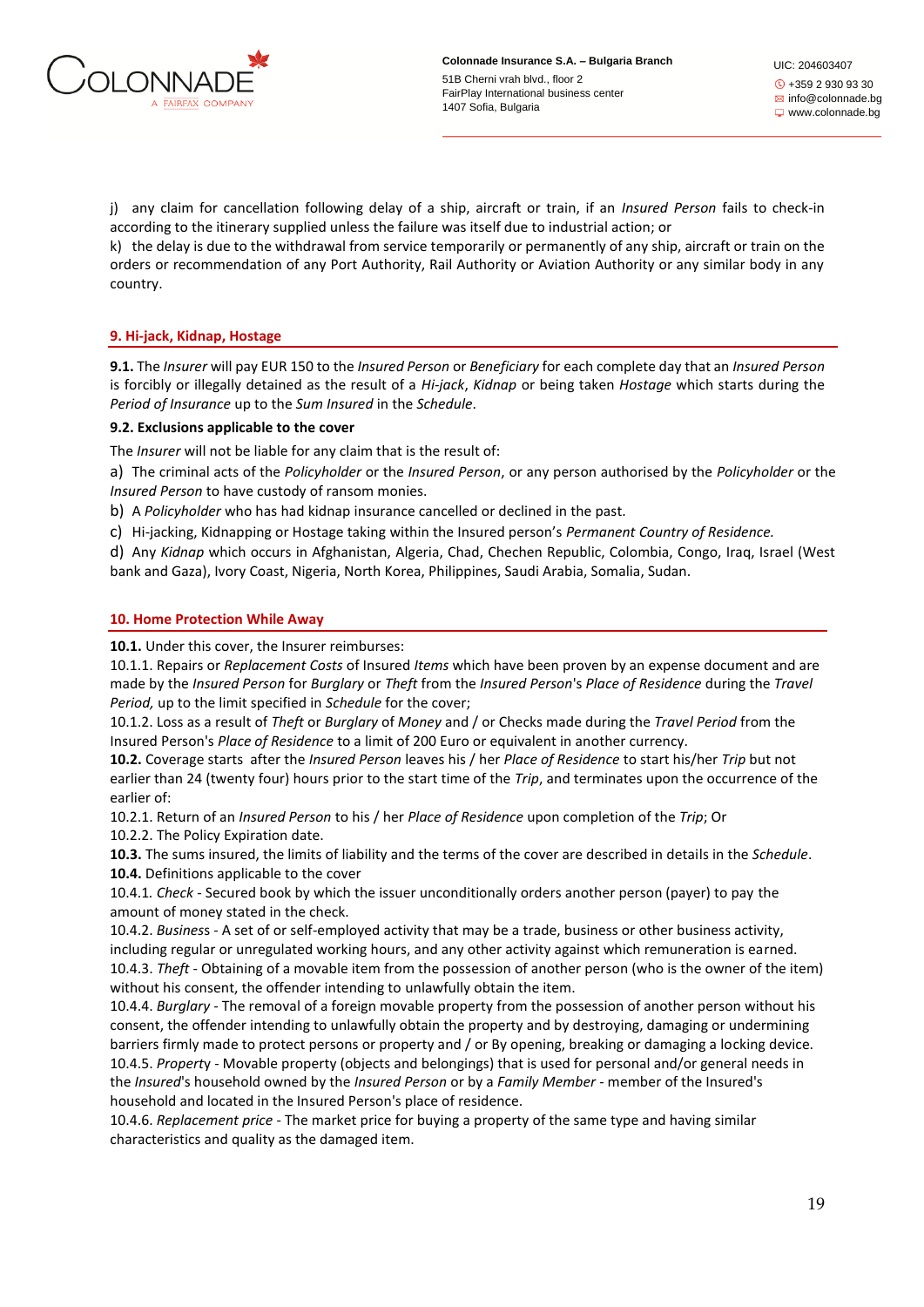

### **10.5. Exclusions applicable to the cover**

In addition to the exclusions set forth in clause 4 of Chapter I "General Exclusions", the *Insurer* shall not be liable for any loss or damage:

10.5.1. Occurred as a result of or from the direct or indirect impact of *Disasters* and / or exposure to climate conditions;

10.5.2. Occurred prior to the *Policy Start Date* or after the Policy Expiration Date;

10.5.3. Occurred during a *Travel* with duration exceeding 90 days;

10.5.4. Personal and / or Business *Items* that the *Insured Person* carries with him during the *Travel Period*;

10.5.5. Precious metals and stones; Jewelry of any precious metal, with or without precious or semi-precious stones; Silver cutlery; Watches;

10.5.6. Weapons, Ammunition and Explosives;

10.5.7. Any artwork, antiques and collections of historical, scientific or artistic value; Collections of coins and brands;

10.5.8. Manuscripts, drafts, designs, and models;

10.5.9. Fur skins and leather goods;

10.5.10. Contracts, certificates, receipts, documents of any kind, books and materials of professional and business significance;

10.5.11. Goods and / or Goods with Business and / or Commercial Purpose;

10.5.12. Occurred as a result of or from wearing out and depreciation;

10.5.13. Occurred as a result of or from mechanical and / or electrical failure, electronic and / or electrical failure or malfunction;

10.5.14. Occurred as a result of, or at fault of, the damaged or damaged property (including manufacturing defect), gradual damage (Including rust, corrosion, damage from micro-organisms, fungi, molds, insects and rodents, slow deformation and destruction processes, evaporation , weight loss, shrinkage, change in flavor, color, consistency, gloss, damage from light effects) and surface damage (scratching, contamination, etc.); 10.5.15. Arising from or resulting from changes made by an *Insured Person* or a consequence of unauthorized use that is inconsistent with the usual purpose of the *Item*;

10.5.16. Items left unattended and / or in a publically accessible place.

**10.6.** Provisions related to the claims applicable to the cover

a) The insured person should notify the closest competent authority (police or other appropriate body) within 24 hours of the occurrence or knowledge of the event (in case of Theft or Burglary) and receive An appropriate document certifying the same;

b) The insured person should notify the Insurer for the event on phone numbers stated in item 2.8. Of Chapter I of these General Terms and Conditions within 24 hours of occurrence or acknowledgement of the event (in case of Theft or Burglary).

c) The insured person should take the necessary actions to limit the damage from the event and follow the instructions of the Insurer;

d) Upon request by the Insurer, the Insured Person shall authorize a representative of the Insurer to obtain information from third parties and institutions that relates directly or indirectly to the event.

e) The insured person shall provide on his own expense the evidence necessary to establish the amount and the basis of the claim. Evidence is presented along with the Claim Notification and may include but is not limited to the following:

proof of ownership and any written records attesting to the value of the lost or damaged Property which the Insured Person possesses; As proof of property and value of the Real Estate may be considered: original of a receipt, purchase contract, invoice, bank card statement, etc..;

cost statements and any other documents and / or materials which, directly or indirectly, relate to the occurrence of the occurrence;

■ other documents from the relevant competent authorities.

**10.7.** Specific conditions applicable to the cover

10.7.1. When an insured item is part of items in a pair or set, the Insured Person will only receive compensation for the damaged item unless the items in question can be used and cannot be recovered individually. In the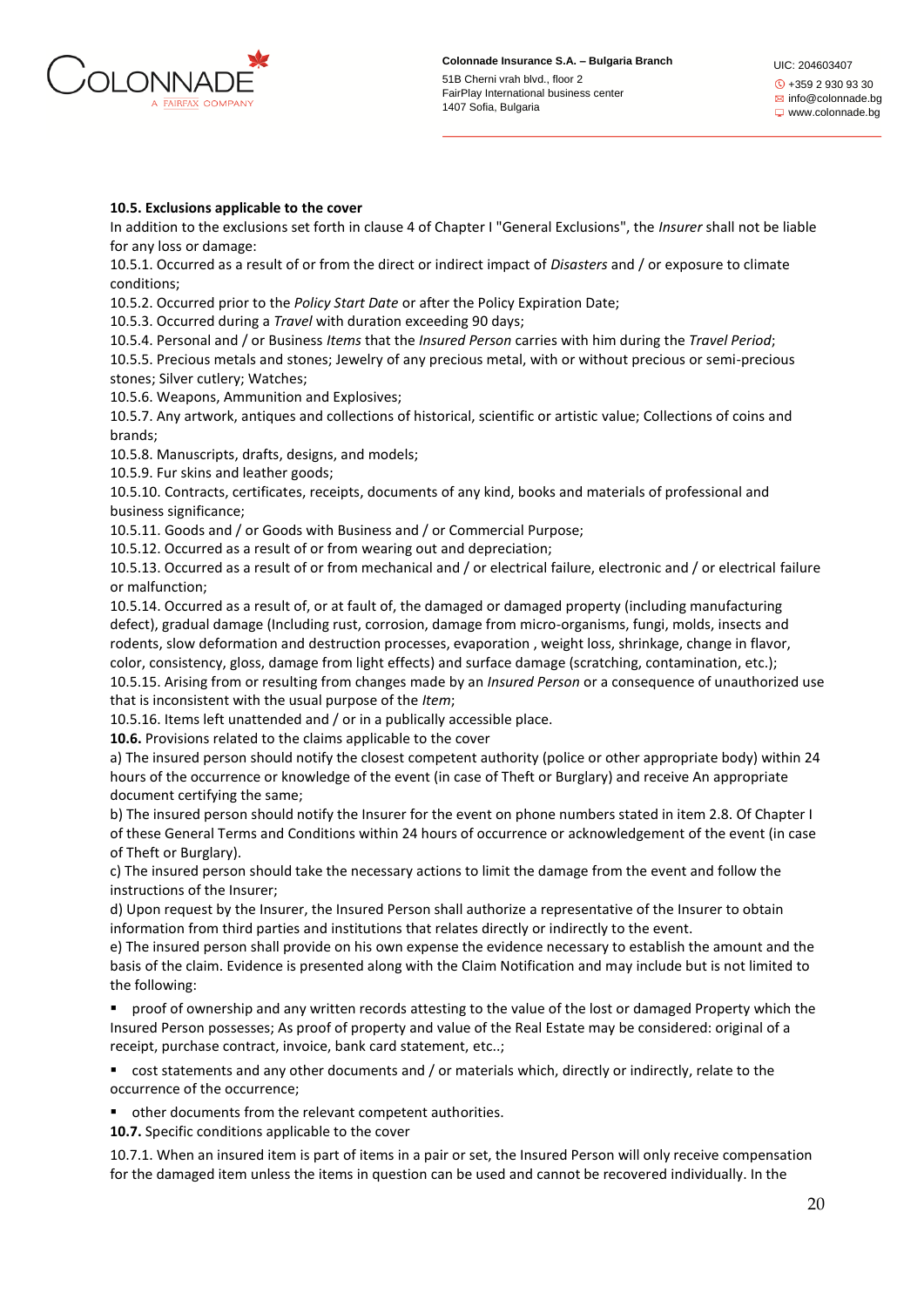

UIC: 204603407 +359 2 930 93 30  $\boxtimes$  info@colonnade.bg www.colonnade.bg

event of loss or damage to an item from a pair or set, this is considered as an event at the appropriate limits. If there is sufficient evidence that the items in question cannot be used and cannot be reimbursed individually, the insurance coverage will apply to the whole set, within the limit specified in the Insurance Policy.

10.7.2. If after the payment of compensation for stolen Items they are subsequently found, the Insurer (at its discretion) may demand the return of the compensation paid or the Items found. The Items become the property of the Insurer and the Insured Person must return them to the *Insurer*. If the Insurer pays compensation for a complete set (pair), he is entitled to receive the remaining items from that set (pair) that are not damaged as a result of the event.

# **I. General Policy Definitions**

Certain words in this policy have a specific meaning. They have this specific meaning wherever they appear in the policy, schedule, payment tables or endorsements and are shown in *italic print*.

### **1. Insurer**

**Colonnade Insurance S.A.– Bulgaria Branch** with a seat and registered office: Republic of Bulgaria, 1407 City of Sofia, 51B Cherni vrah blvd., floor 2, FairPlay International business center, UIC: 204603407, branch of Colonnade Insurance S.A. Registered in Luxembourg, 1, rue Jean Piret, L-2350 Luxembourg, the Grand Duchy of Luxembourg.

# **2. Insured Person/ Insured**

*Any person up to age of 70 years shown in the* Schedule *as being an* Insured Person*. Cover applies until the end of the* Period of Insurance *in which the* Insured Person *attains the age of 70 years or the date upon which the* Insured Person *ceases being an* Employee *of the* Policyholder, *whichever occurs first unless otherwise agreed in writing by the* Insurer.

# *3***. Policyholder**

The insured company, organization or individual that pays the Insurance Premium and is shown in the Schedule.

#### **4. Accident**

A sudden and unexpected event caused by visible and external means.

#### **5. Assistance Company**

The assistance company authorized by the Insurer to act on its behalf with 24 hrs Emergency Helpline.

#### **6. Annual Salary**

The total gross basic annual salary excluding payments for overtime, commission or bonus payable by the Policyholder to the Insured Person at the date Bodily Injury is sustained. For weekly paid Insured Persons Annual Salary will be calculated by taking the average gross basic weekly salary of the Insured Person for the thirteen weeks prior to sustaining Bodily Injury and multiplying this amount by fifty-two.

#### **7. Beneficiary**

In case of death of the Insured Person, the Beneficiary is, unless otherwise confirmed in writing by the Insured Person, a legal heir according to the laws of Bulgaria. For all other benefits, the Beneficiary is the Insured Person.

# **8. Bodily Injury**

Injury to the body caused by an Accident which occurs during the Period of Insurance and not by any gradual cause. It does not include:

- Sickness, *unless this results from injury to the body;*
- post-traumatic stress disorder; or
- a psychological or psychiatric illness or condition except incurable insanity where such condition is a direct consequence of an Accident.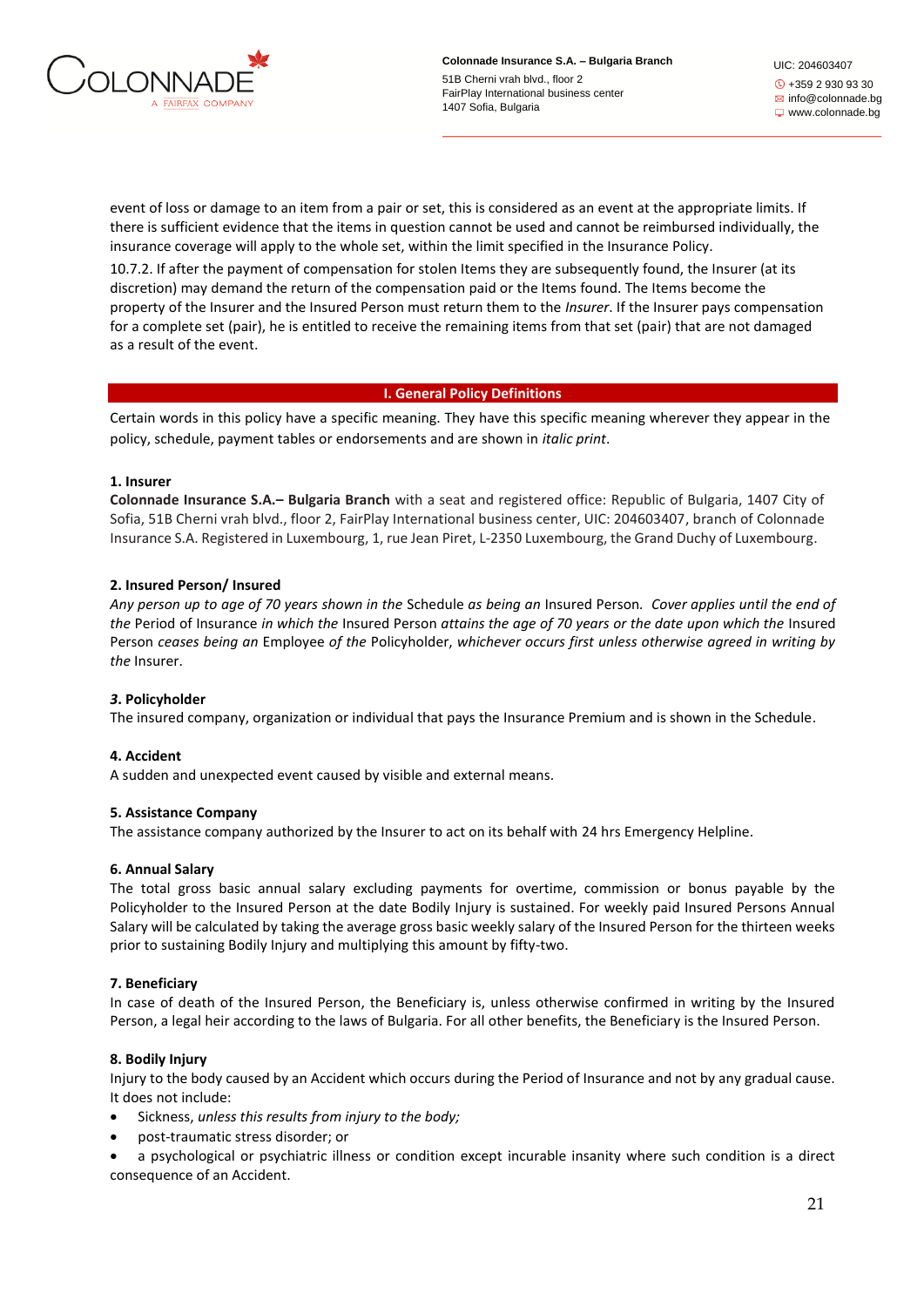

UIC: 204603407 +359 2 930 93 30  $\boxtimes$  info@colonnade.bg www.colonnade.bg

# **9. Business Trip**

Any trip undertaken primarily for the purpose of the Policyholder's business which commences during the Period of Insurance and is scheduled to last for a maximum duration of 180 days unless agreed otherwise in writing by the Insurer. Non-business activities are covered during the duration of a Business Trip.

# **10. Child**

Any child of the Insured Person who is unmarried and under 18 years of age or 24 years of age if in full-time education.

# **11. Daily Wage**

For monthly paid Employees this will be calculated by dividing the Insured Persons Annual Salary by three hundred and sixty five.

# **12. Deductible**

An amount shown on the Schedule as a percentage or a fixed amount, which will be deducted from each claim payment for a specific benefit.

# **13. Franchise**

An amount shown on the Schedule as a percentage or a fixed amount for which the Insurer will not be responsible if the claim payment is below such percentage or fixed amount. If the claim payment is above this amount - the whole sum of the claim will be paid.

# **14. Employee**

Any person employed by the Policyholder**.**

# **15. Insurance Act**

Insurance Code of the Republic of Bulgaria.

# **16. Trip**

Any transportation, which commences during the Period of Insurance, at a distance outside the boundaries of the Republic of Bulgaria with a scheduled duration of no more than 180 days (unless the Insurer agrees in writing), by regular transport, including but not limited to by road, rail, aircraft or vessel.

# **17. Medical Practitioner**

Any suitably qualified and registered Medical Practitioner other than:

a) an Insured Person,

b) a member of the immediate family (spouse of the Insured Person, father, mother, grandmother, grandfather, brothers, sisters, relatives by marriage only by second degree and grandchildren) of an Insured Person, c) an Employee.

# **18. Operative Time**

The period of time within the Period of Insurance during which the Policyholder or an Insured Person is covered by this policy (as outlined in the Schedule and described later in this policy wording).

# **19. Period of Insurance**

The period shown in the Schedule.

# **20. Permanent Country of Residence**

A country in which an Insured Person resides or has resided for a period of 6 months or longer in the previous 12 months.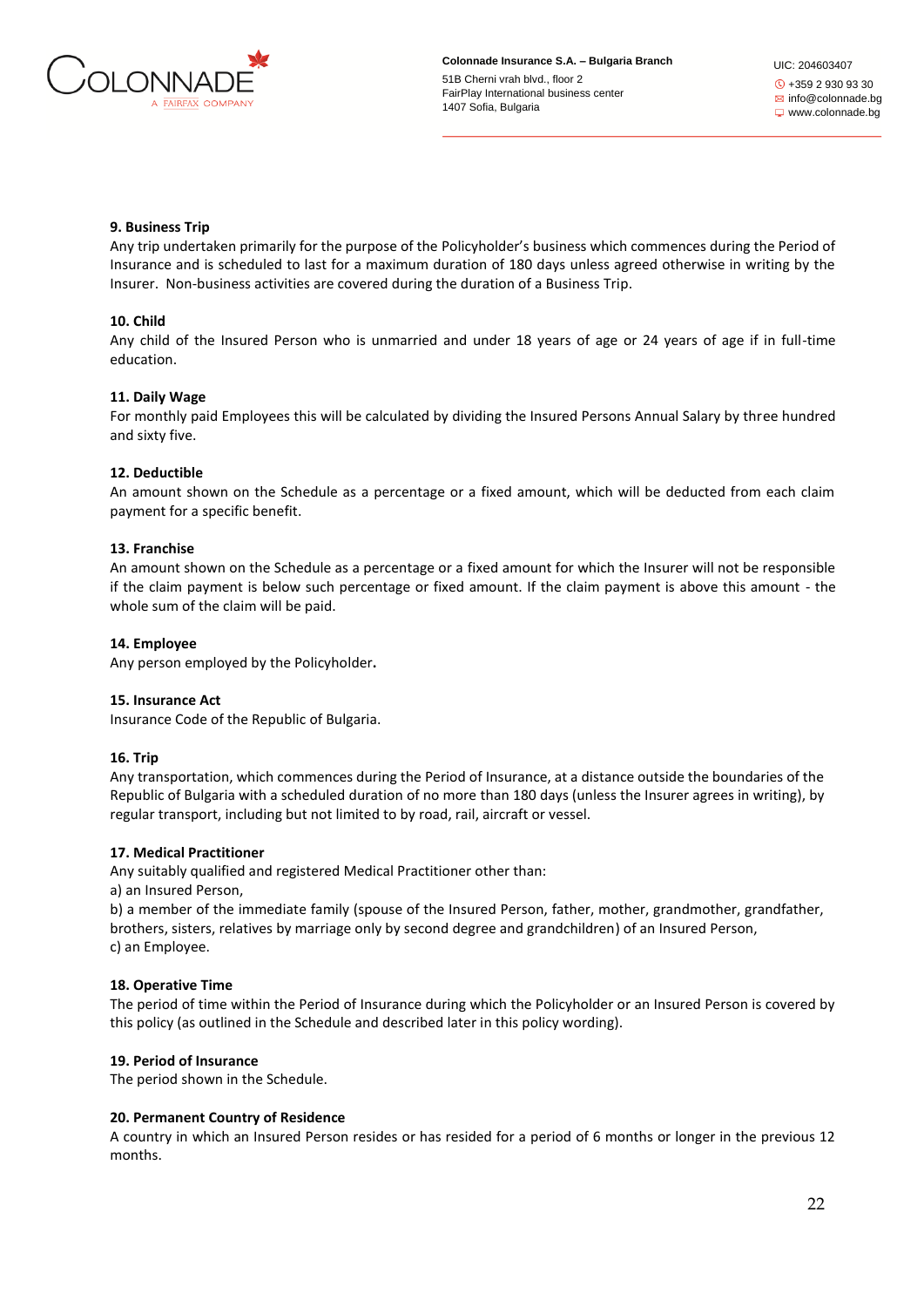

UIC: 204603407 +359 2 930 93 30  $\boxtimes$  info@colonnade.bg www.colonnade.bg

### **21. Schedule/ Insurance Policy**

The attached document showing details of the cover the Policyholder has bought.

### **22. Scheduled Flight**

A flight which originates or ends at an internationally recognised airport according to the published schedule of an airline.

### **23. Sickness**

Any fortuitous bodily illness or sickness, diagnosed during the Period of Insurance, but excluding any illness or sickness which arises out of a condition or defect for which medical treatment was advised, sought out, or should have reasonably been sought out, or received within 24 months before the date coverage began.

#### **24. Sum Insured**

The maximum amount of cover up to which the Policyholder or an Insured Person can claim.

#### **25. Terrorism**

An act, including threats of or actual force or violence by, of any person or group of persons, whether acting alone or on behalf of or in connection with any organisation or Government, committed for political, religious, ideological or ethical purposes or reasons including the intention to influence any government and/or to put the public or any section of the public in fear.

#### **26. Usual and reasonable costs**

Fees and charges where they are incurred, but not to include charges that would not have been paid if no insurance existed and excluding charges for medical treatment that is not medically necessary either within the Period of Insurance or during the Trip (whichever ends first).

#### **27. War**

Any activity arising out of, or attempt to participate in, the use of military force between nations, civil war, revolution and invasion, insurrection, use of military power or usurpation of government or military power, intentional use of military force to intercept, prevent, or mitigate any known or suspected act of Terrorism.

#### **28. Policy Start Date**

Date shown in the Schedule on which the insurance cover starts.

#### **29. Policy Expiration Date**

Date shown in the Schedule on which insurance cover is terminated.

#### **30. Personal Data**

Any data relating to a specific natural person, who can be identified by ID number or by one or more specific signs related to his/her physical, genetic, economic, mental, cultural and social identity.

#### **31. Data Subject**

Policyholder, Insured Person, Beneficiary, to whom Personal Data is relevant.

#### **32. Scheduled Flight Accumulation Limit**

The maximum amount the Insurer will pay in the aggregate under this and any other personal accident insurance issued by the Insurer in the Policyholder's name in respect of all Insured Persons suffering Bodily Injury in the same Scheduled Flight Accident or series of Scheduled Flight Accidents contributed to, caused by, or consequent upon the same original event.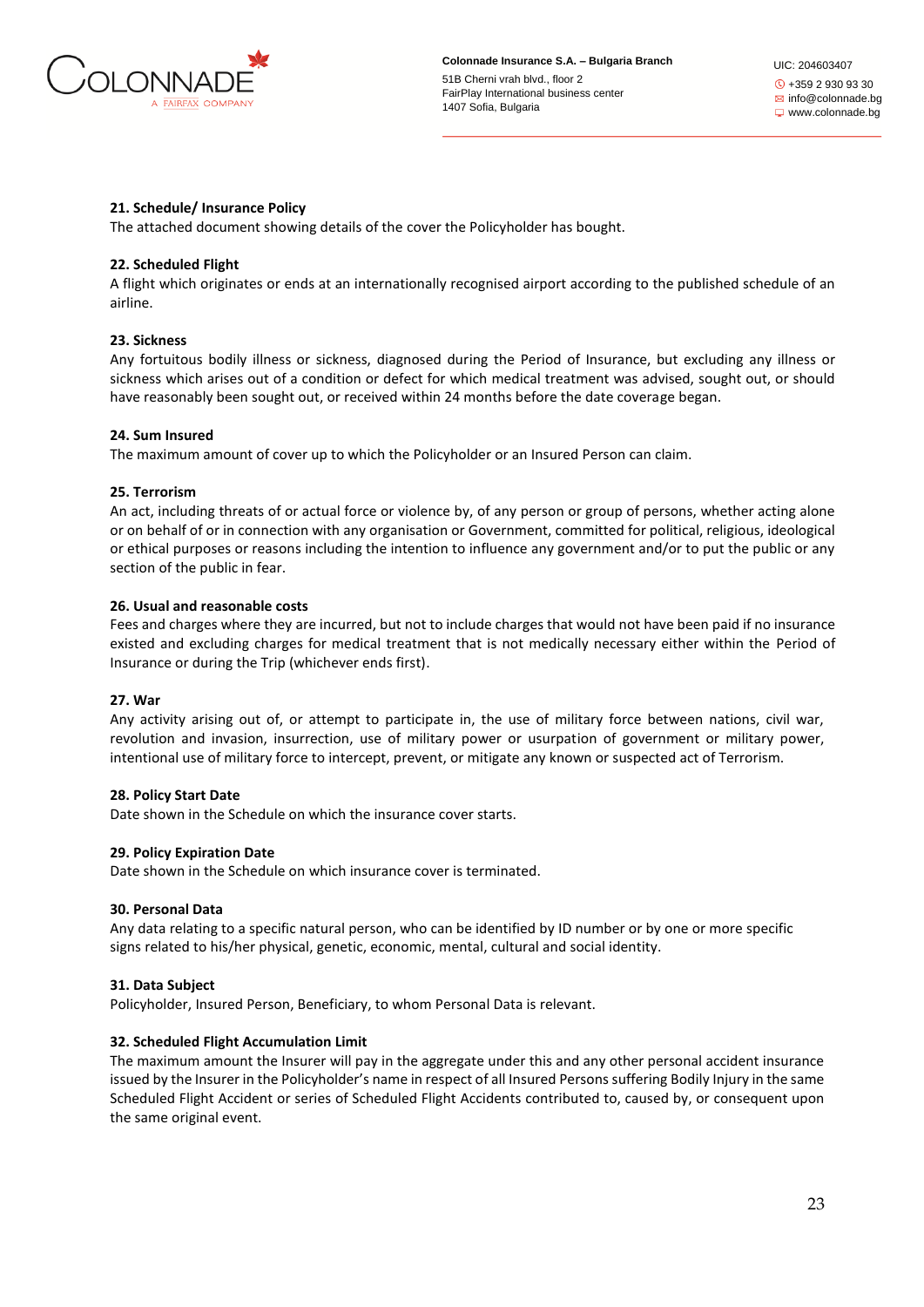

### **33. Any One Accident Limit**

The maximum amount the Insurer will pay in the aggregate under this and any other personal accident insurance issued by the Insurer in the Policyholder's name in respect of all Insured Persons suffering Accidental Bodily Injury in the same Accident or series of Accidents contributed to, caused by, or consequent upon the same original event.

#### **34. Date of loss**

a) For Sickness shall be the first date of diagnosis or the date the Insured Person first became aware of the sickness.

b) For Accident shall be the date of the accident.

### **35. Immediate Family Member**

An Insured Person's spouse; children; children-in-law; siblings; siblings-in-law; parents; parents-in-law; grandparents; grandchildren; legal guardian, ward; step or adopted children; step-parents; aunts, uncles; nieces, and nephews, who reside in the same country as the Insured Person.

### **36. Disaster**

A natural phenomenon not subject to control by humans, resulting in damages such as, but not limited to, flood, storm, lightning, fire, explosion, landslide, volcanic eruption and / or earthquake.

### **37. Travel Period**

A period of time during which an Insured Person is outside his/her place of residence, which period commences with the beginning of the Trip and ends when the Insured Person returns to his/ her place of residence. For oneway Trip, this period terminates upon arrival at the destination point of the Insured Person.

#### **38. Place of Residence**

A place that is used for residential purposes by the Insured Person and is located in a building at the permanent address of residence of the Insured Person.

# **39. Permanent Disability**

Disability which prevents the Insured Persons from working in their usual occupation for the Policyholder or from performing other work or usual activities and which in all probability will continue for the remainder of their life.

#### 39.1. **Permanent Total Disability**

Disability which totally prevents the Insured Persons from working in their usual occupation for the Policyholder or from performing other work or usual activities and which in all probability will continue for the remainder of their life.

# 39.2. **Permanent Partial Disability**

Disability which partially prevents the Insured Persons from working in their usual occupation for the Policyholder or from performing other work or usual activities and which in all probability will continue for the remainder of their life.

#### **40. Medical Expenses**

The Usual and reasonable costs incurred outside Bulgaria, or an Insured Person's Permanent Country of Residence, for medical, surgical or other remedial attention or treatment given or prescribed by a Medical Practitioner and all hospital, nursing home and ambulance charges.

#### **41. Emergency Travel Expenses**

The additional expenses of economy class transport and accommodation expenses incurred by an Insured Person and up to two persons, who need to travel to, remain with, or escort an Insured Person including, at the discretion of the Insurer, a family member or business colleague.